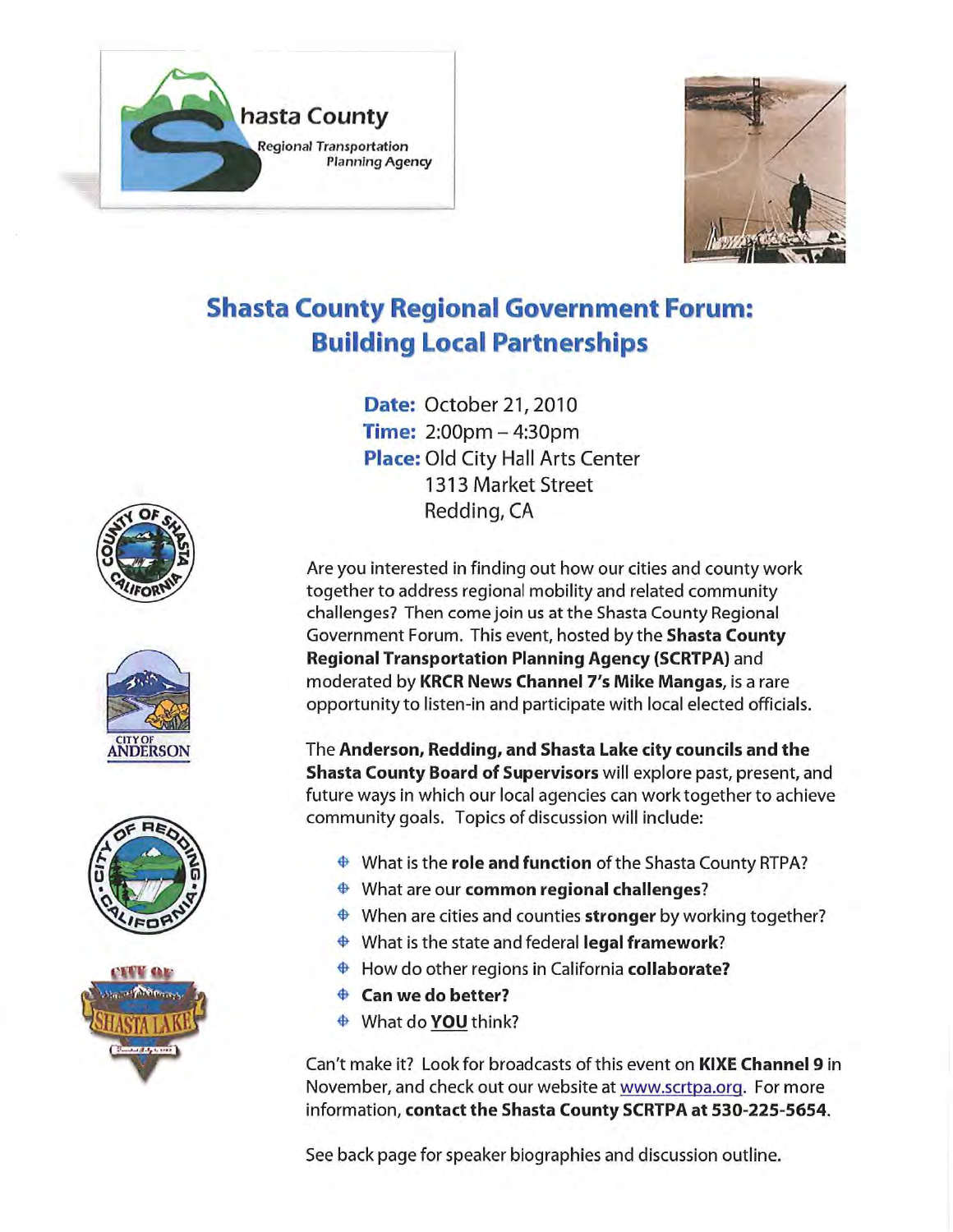# **Regional Government Forum Guest Speakers:**





Rusty Selix is the Executive Director and legislative advocate for the California Association of Councils of Governments (CALCOG) whose membership includes all of the State's Regional Transportation Planning Agencies. He began working with CALCOG in 1990 and has been a legislative advocate in Sacramento since 1978 when he joined the staff of the League of California Cities. He served as Deputy City Attorney for the City of Sacramento from 1975 to 1978, where he was the city's principal legal advisor on land use and environmental issues. Rusty brings a statewide legislative and historical perspective to the topic of regional governments in California.

Jon Clark has been the Executive Director for Butte County Association of Governments (BCAG) since 1993. BCAG is responsible for transportation planning and allocation of state and federal transportation funds. BCAG also manages the regions public transit system, Butte Regional Transit or the B-Line, serving each of the incorporated cities and Butte County. Jon worked for the Merced County Association of Governments for 7 years as the transportation program manager prior to coming to BCAG. Jon offers a perspective from our "sister" agency to the south with challenges, responsibilities, and demographics most similar to the Shasta region.

# **Regional Government Forum Discussion Outline:**

- 1. Overview of Shasta County RTPA Dan Little, Executive Director (15 minutes)
	- History a.
	- $b.$ **Current Role and Focus Areas**
	- c. **SCRTPA Board and Staff Composition**
	- d. **SCRTPA Funding and Distribution**
	- e. **SCRTPA Relationship to Other Agencies**
- 2. Regional Government in California Rusty Selix (20 minutes)
	- History and Changing Roles a.
	- $\mathbf{b}$ . Legal Framework - State and Federal
	- **Types of Regional Governments** C.
	- Expanded Roles and Legal Requirements Beyond Transportation d.
	- Serving Two Masters? Local Officials Voting as Regional Board Members e.
- 3. Another Perspective: Butte County Jon Clark (15 minutes)
	- Same Responsibilities/Different Approach a.
- 4. Beyond Regions: Coalitions and the North State Super Region -Jon Clark (5 minutes)
- 5. Agency Discussion: Panel Questions and Discussion (45 minutes)
- 6. Public Comment and Discussion (45 Minutes)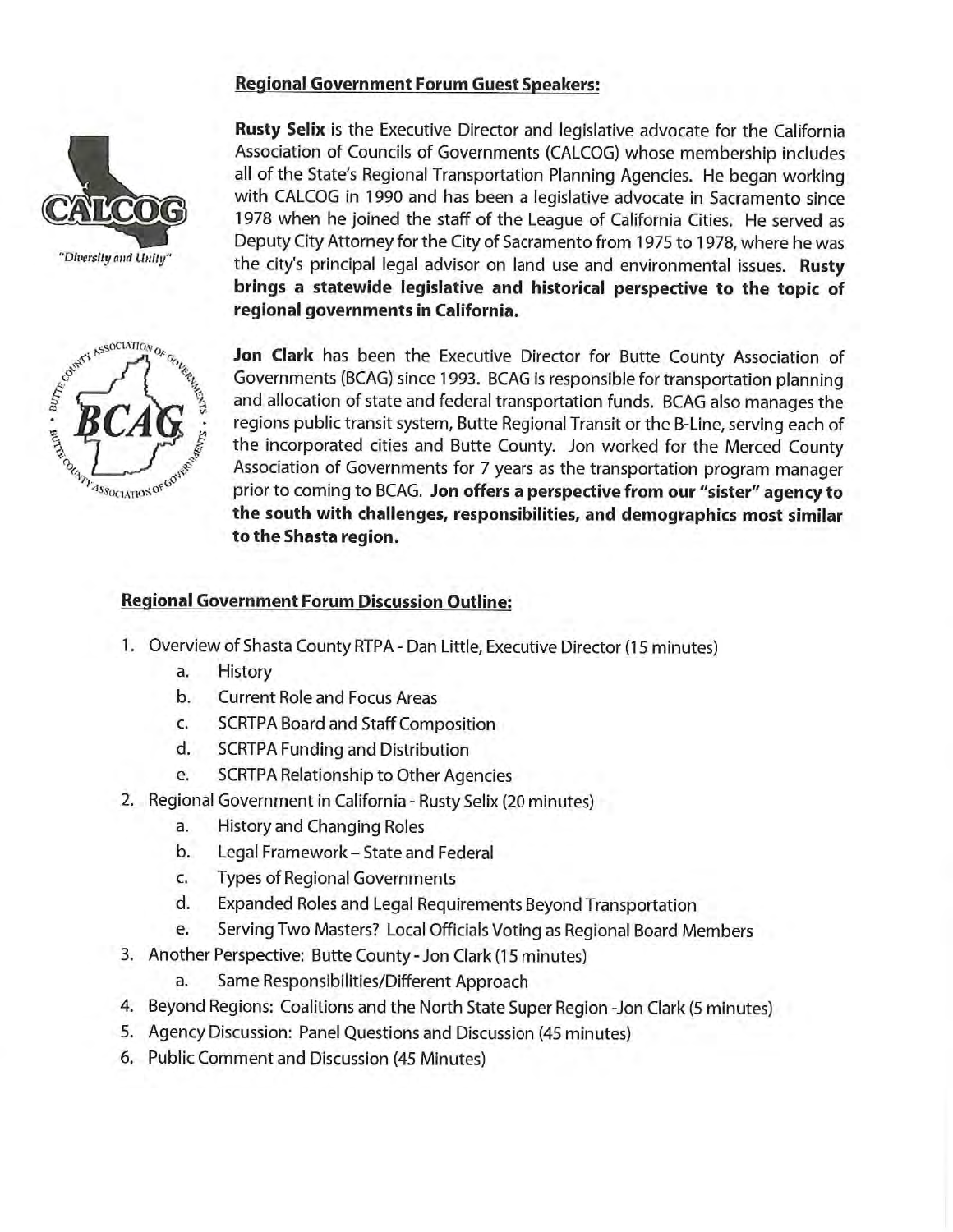

1855 Placer Street · Redding, CA 96001 · (530)225-5654 · FAX (530)225-5667 E-Mail scrtpa@co.shasta.ca.us · HOME PAGE www.scrtpa.org

Daniel S. Little, Executive Director

# **AGENDA**

# **SHASTA COUNTY REGIONAL GOVERNMENT FORUM**

Hosted by the Shasta County Regional Transportation Planning Agency

The Shasta County Regional Transportation Planning Agency is sponsoring a Regional Government Forum on THURSDAY, OCTOBER 21, 2010, AT 2:00 P.M. at the OLD CITY HALL ARTS CENTER, 1313 Market Street, Redding, California. This will be a joint meeting of the cities of Redding, Anderson, and Shasta Lake, and the Shasta County Board of Supervisors. No action will be taken.

- ITEM #1 CONVENE THE FOLLOWING AGENCIES
	- **CITY OF ANDERSON** A.
	- **B. CITY OF REDDING**
	- C. **CITY OF SHASTA LAKE**
	- D. SHASTA COUNTY BOARD OF SUPERVISORS
- $TFM#2$ APPOINT CHAIR FOR JOINT MEETING
- ITEM #3 SHASTA COUNTY REGIONAL GOVERNMENT FORUM
- ITEM #4 PUBLIC COMMENT PERIOD Anyone in the audience who wishes to address the Councils and Board on a subject which is not on tonight's agenda is now invited to come to the podium. Please provide your name and the subject you wish to discuss. By law no action can be taken on matters not on the agenda.
- ITEM #5 **ADJOURN**

Parties with a disability as provided by the American Disabilities Act who require special accommodations or aides in order to participate in the public meeting should make the request to the RTPA at least 48 hours prior to the meeting.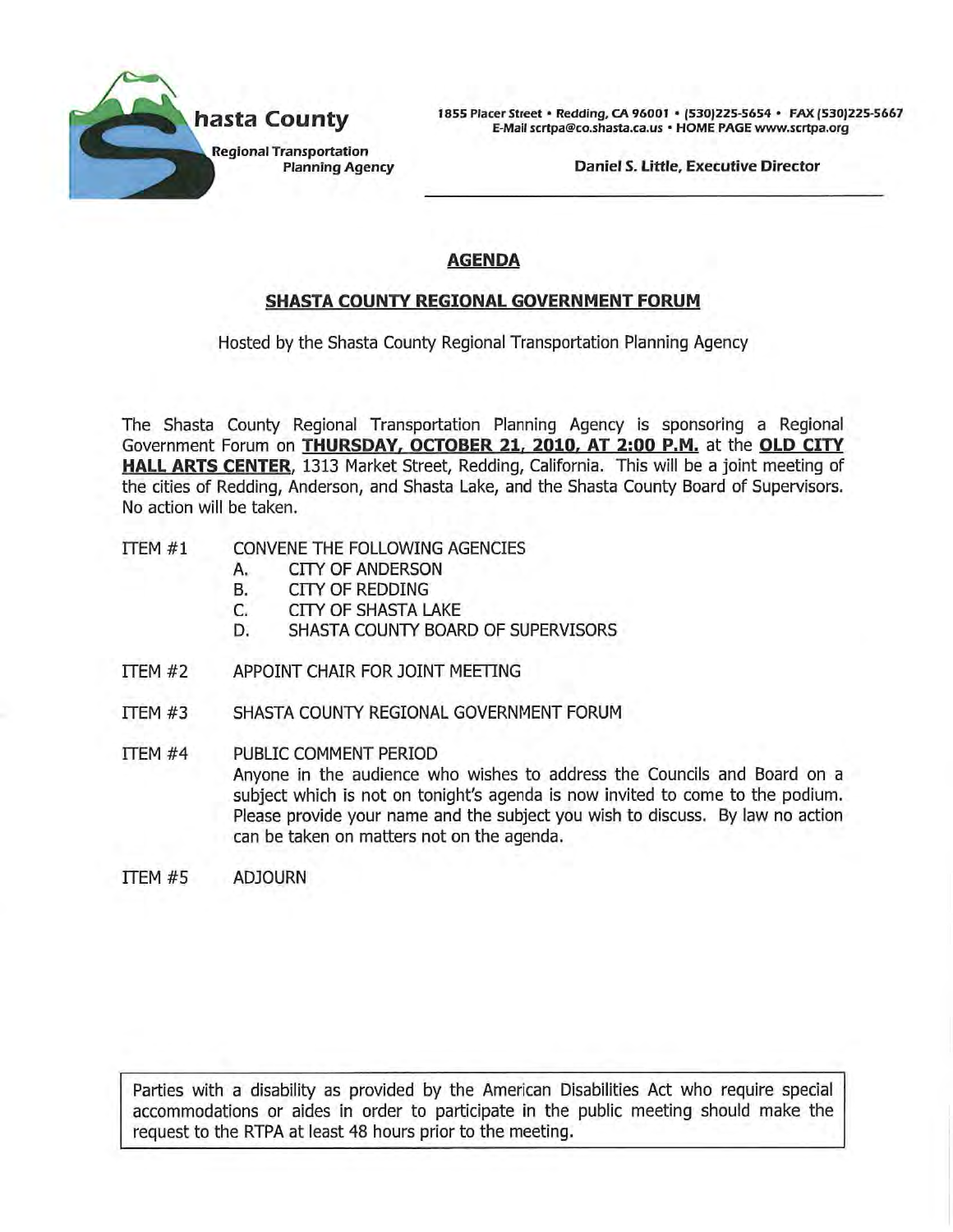

Shasta County Regional Transportation Planning Agency 1855 Placer Street Redding, CA 96001 530-225-5654 scrtpa@co.shasta.ca.us www.scrtpa.org

# Overview of the Shasta County Regional Transportation Planning Agency

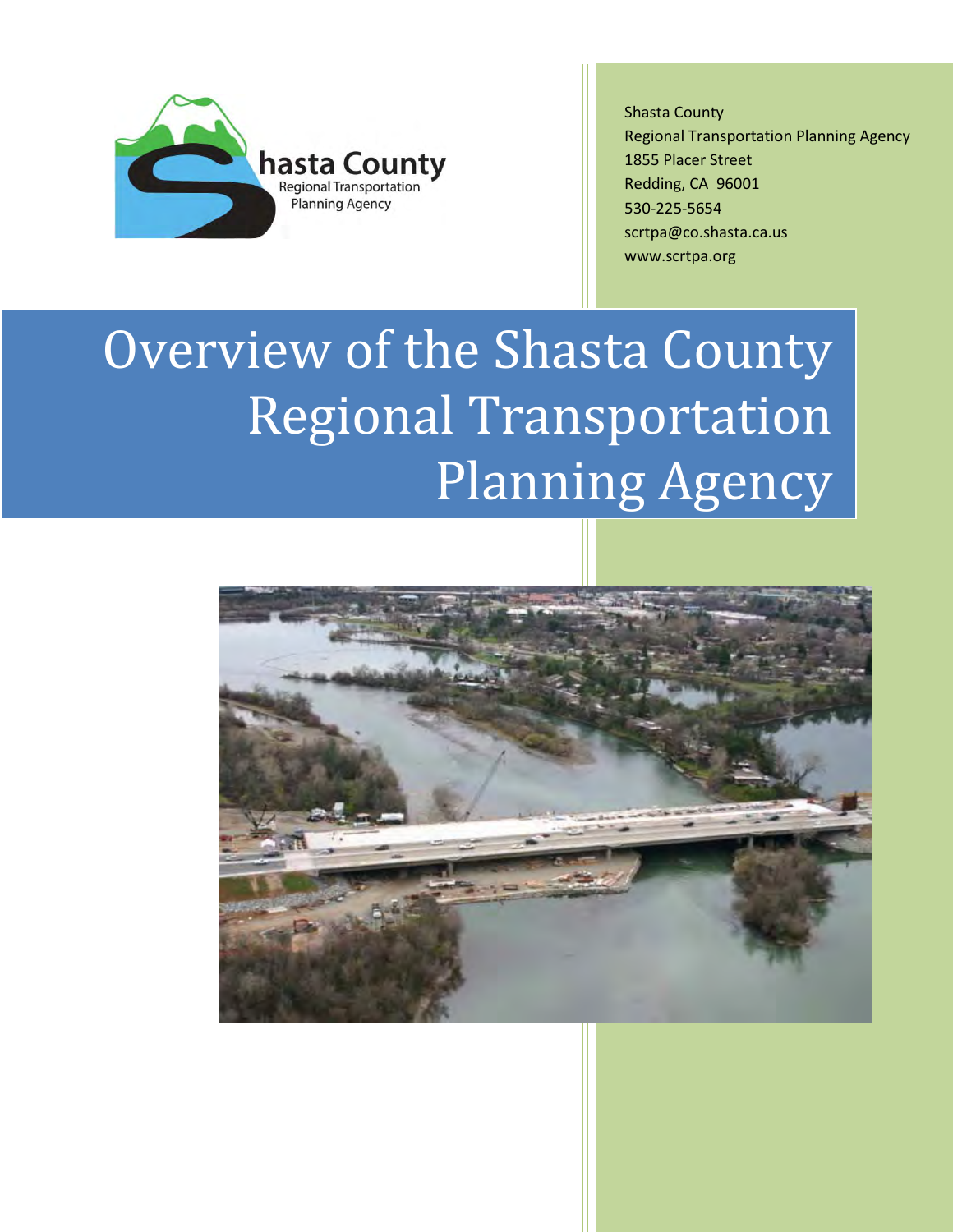# TABLE OF CONTENTS

| Chart 2: Transportation Capital and Operations Budgeted Revenue (5-year Projection)9  |
|---------------------------------------------------------------------------------------|
| Chart 3: Transportation Capital and Operations Budgeted Expense (5-year Projection) 9 |
|                                                                                       |
|                                                                                       |
|                                                                                       |
|                                                                                       |
|                                                                                       |
|                                                                                       |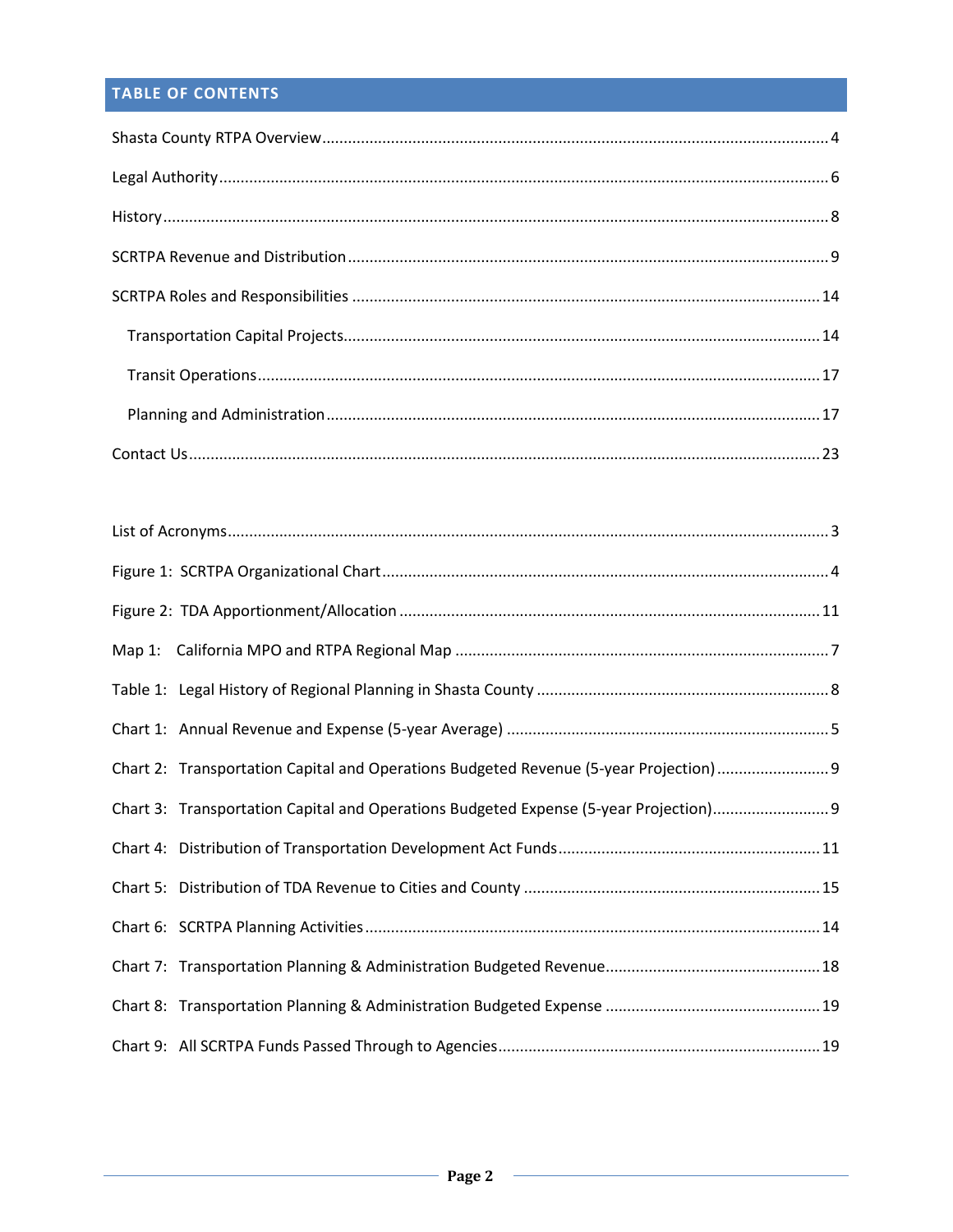# LIST OF ACRONYMS

| ARRA          | American Reinvestment and Recovery Act                                     |  |  |
|---------------|----------------------------------------------------------------------------|--|--|
| <b>CMIA</b>   | <b>Corridor Mobility Improvement Account</b>                               |  |  |
| <b>COGS</b>   | <b>Councils of Governments</b>                                             |  |  |
| <b>CTC</b>    | <b>California Transportation Commission</b>                                |  |  |
| <b>CTSA</b>   | <b>Consolidated Transportation Services Agency</b>                         |  |  |
| <b>FHWA</b>   | Federal Highway Administration                                             |  |  |
| <b>FTA</b>    | <b>Federal Transit Administration</b>                                      |  |  |
| <b>FTIP</b>   | Federal Transportation Improvement Program                                 |  |  |
| GIS           | <b>Geographic Information Systems</b>                                      |  |  |
| JPA           | Joint Powers Authority                                                     |  |  |
| <b>MPO</b>    | Metropolitan Planning Organization                                         |  |  |
| <b>OWP</b>    | <b>Overall Work Program</b>                                                |  |  |
| <b>PPM</b>    | Planning, Programming and Monitoring                                       |  |  |
|               |                                                                            |  |  |
| PTMISEA       | Public Transit Modernization, Improvement, and Service Enhancement Account |  |  |
| RABA          | Redding Area Bus Authority                                                 |  |  |
| <b>RSTP</b>   | Regional Surface Transportation Program                                    |  |  |
| <b>RTIP</b>   | Regional Transportation Improvement Program                                |  |  |
| <b>RTP</b>    | <b>Regional Transportation Plan</b>                                        |  |  |
| S&R           | <b>Streets and Roads</b>                                                   |  |  |
| <b>SCRTPA</b> | Shasta County Regional Transportation Planning Agency                      |  |  |
| <b>SCS</b>    | Sustainable Communities Strategy (SB375)                                   |  |  |
| <b>SSNP</b>   | <b>Shasta Senior Nutrition Programs</b>                                    |  |  |
| <b>SSTAC</b>  | Social Services Transportation Advisory Council                            |  |  |
| <b>STIP</b>   | <b>State Transportation Improvement Program</b>                            |  |  |
| TDA           | <b>Transportation Development Act</b>                                      |  |  |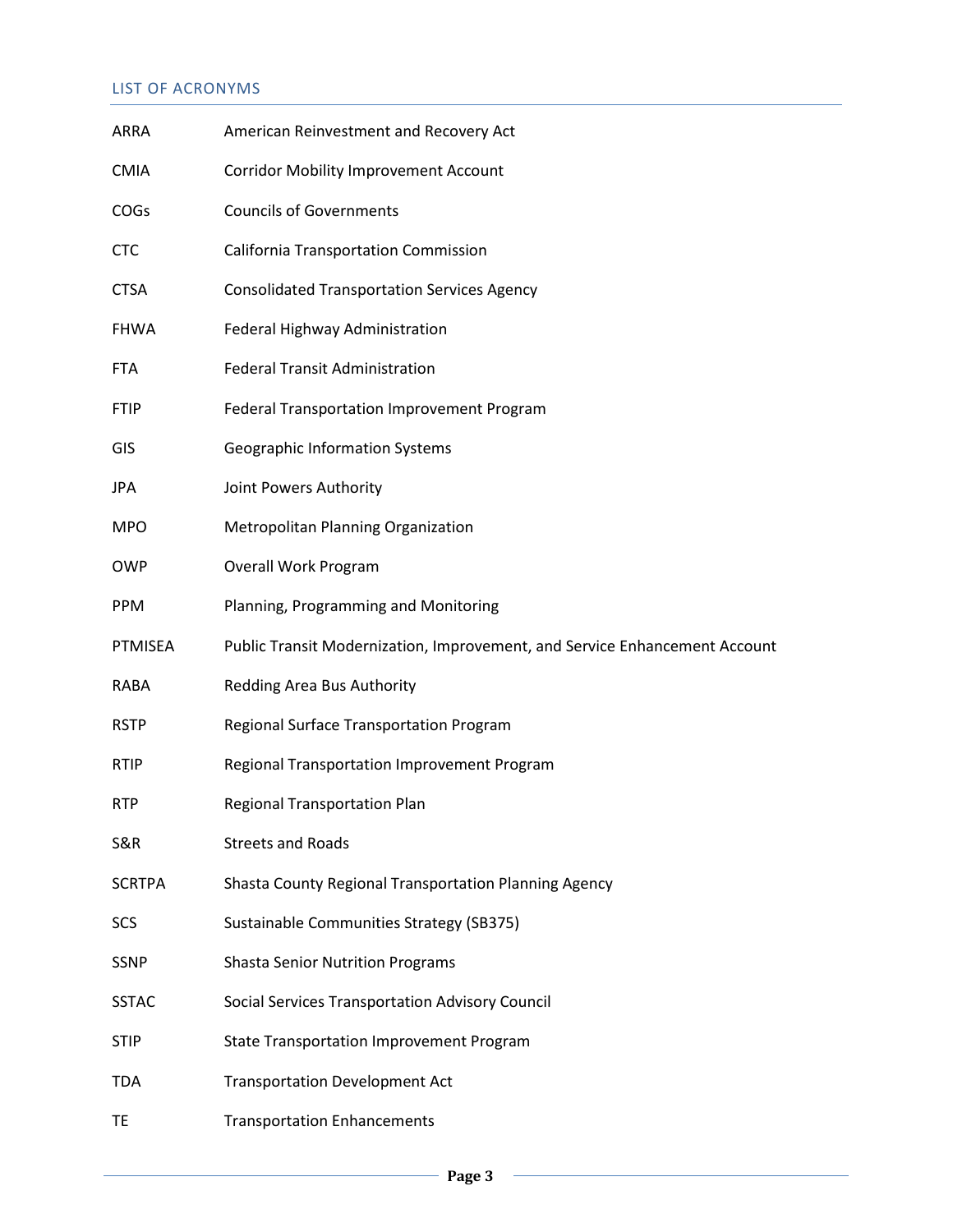# <span id="page-6-0"></span>**SHASTA COUNTY RTPA OVERVIEW**

The Shasta County Regional Transportation Planning Agency (SCRTPA) was established by state and federal law. Legislation over the past several years has shifted significantly to direct more project funding and planning responsibilities from cities and counties to regional agencies, such as the SCRTPA. The SCRTPA is governed by a board prescribed by minimum requirements under state law. The SCRTPA Board consists of seven local elected officials:

- Three from the Shasta County Board of Supervisors;
- One from the Redding City Council;
- One from the Anderson City Council;
- One from the City of Shasta Lake Council; and
- One from the Redding Area Bus Authority Board (typically also a Redding City Council member).

The SCRTPA Board representatives from each agency are selected by said agency. The SCRTPA Executive Director is appointed by the SCRTPA Board. The Executive Director and his eight member staff are employees of the Shasta County Department of Public Works. They wear two hats and bill work hours according to time spent on SCRTPA functions or County Public Works functions. About six full-timeequivalent positions are currently dedicated to SCRTPA functions. An organizational chart is provided in **Figure 1** below.

<span id="page-6-1"></span>

#### **Figure 1: Shasta County SCRTPA Organizational Chart**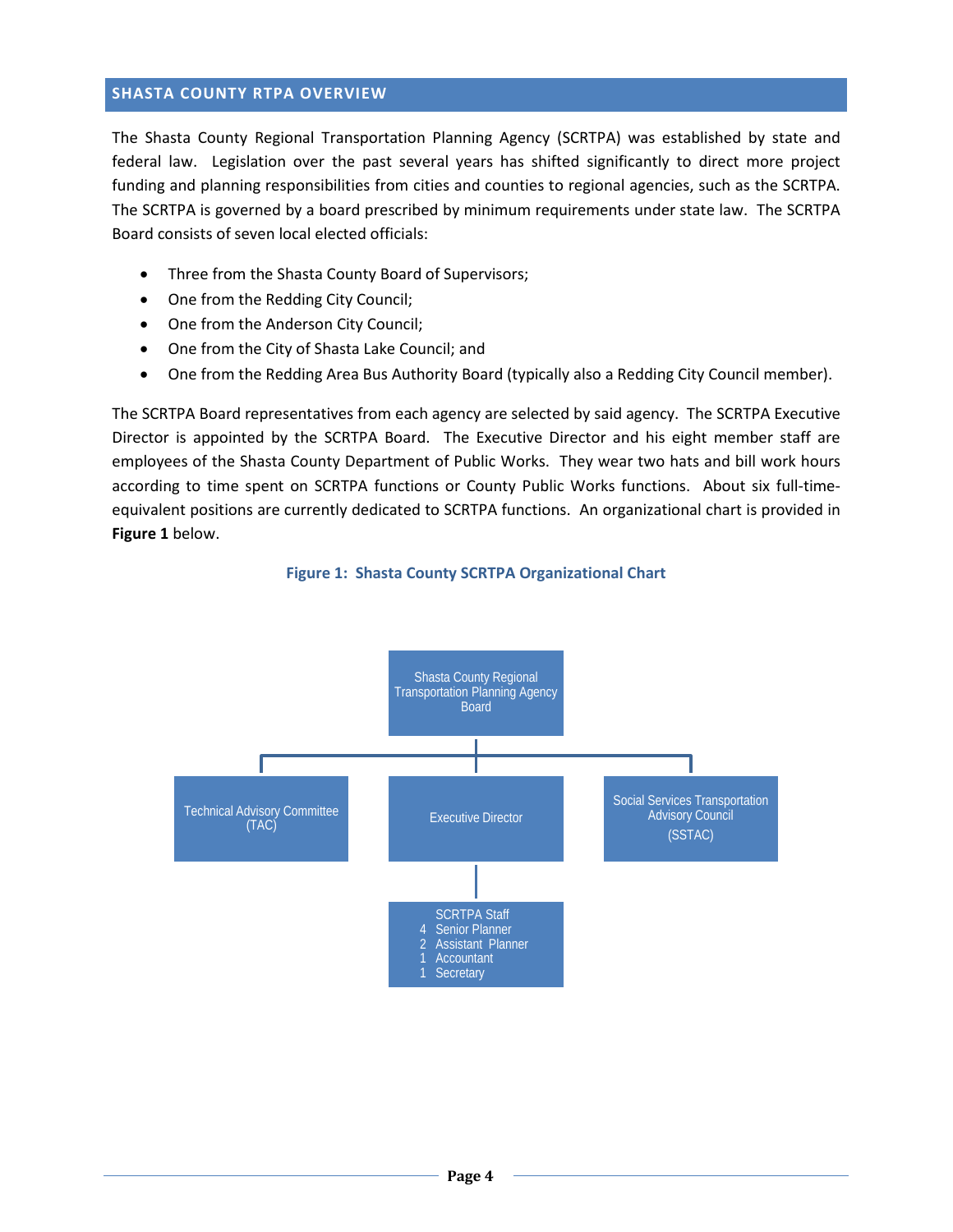The SCRTPA distributes over \$24 million in funds annually **(Chart 1)**. These funds are generally divided into three categories:

- 1. Transportation capital;
- 2. Transit operations; and
- 3. Planning and administration.

The SCRTPA's operations and programs are funded entirely through state and federal subventions and grants.

Core functions of the SCRTPA include pursuit of state and federal transportation grants; local agency funding support and coordination; development of long-range transportation policies; oversight of public transit funding; and approval of short-range capital improvement programs for all modes of transportation.



**Chart 1: Annual Revenue and Expense (5-year Average) Average Budget = \$24.5 million**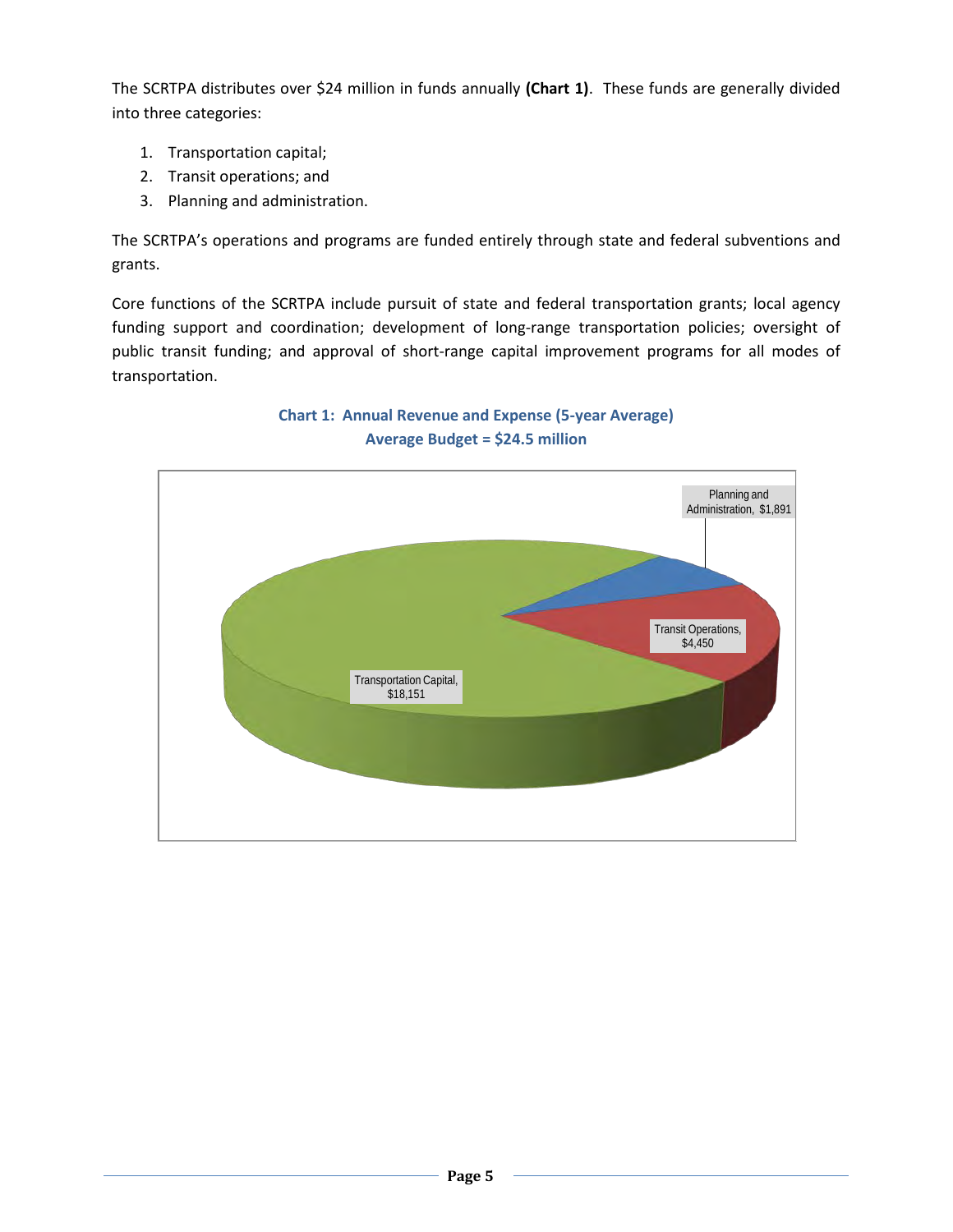# <span id="page-8-0"></span>**LEGAL AUTHORITY**

In Shasta County, as in most areas of California, the creation of a separate and distinct regional transportation planning agency is required under both state and federal law. RTPAs are intended to promote better coordination among the cities and county's within each region, within each region, while also creating more local control and transportation decision making. As such, RTPA Boards were required to consist of local elected officials from the cities and counties themselves.

The SCRTPA was established under state law in 1972. All California counties were required to form these regional agencies as a condition of receiving state transportation funds, including transit funds. Gradually, through laws like the Transportation Development Act (1971) and Senate Bill 45 (1997), RTPAs were delegated greater authority to determine the appropriate use of state transportation revenue. Prior to the creation of RTPAs, these decisions were made by the state.

In 1980, the SCRTPA was delegated greater federal responsibility by being recognized as a metropolitan planning organization (MPO). This designation occurred when the region's urban area population exceeded 50,000. Similar to state law, formation of a regional MPO is a requirement of receiving federal transportation dollars. The federal MPO designation added responsibilities that sometimes overlapped with state requirements. These new federal responsibilities previously rested with the state, and still do in rural, non-MPO counties.

The result across California is a hodge-podge of sometimes overlapping regional agencies that are: state created RTPAs only; federally created MPOs only; or one agency serving both roles. **Map 1** shows these varied forms of regional transportation planning agencies.

In Shasta County, the SCRTPA was established as a single agency to fulfill both the state and federal requirements, thereby avoiding the confusion created in other regions of the state where two agencies overlap with similar roles.

Added to this mix are voluntarily created transit agencies, councils of governments (COGs), and local sales tax transportation authorities that are either separate or merged with the RTPA or MPO. In Shasta County, the Redding Area Bus Authority (RABA) is the only such agency and serves as the regional transit agency.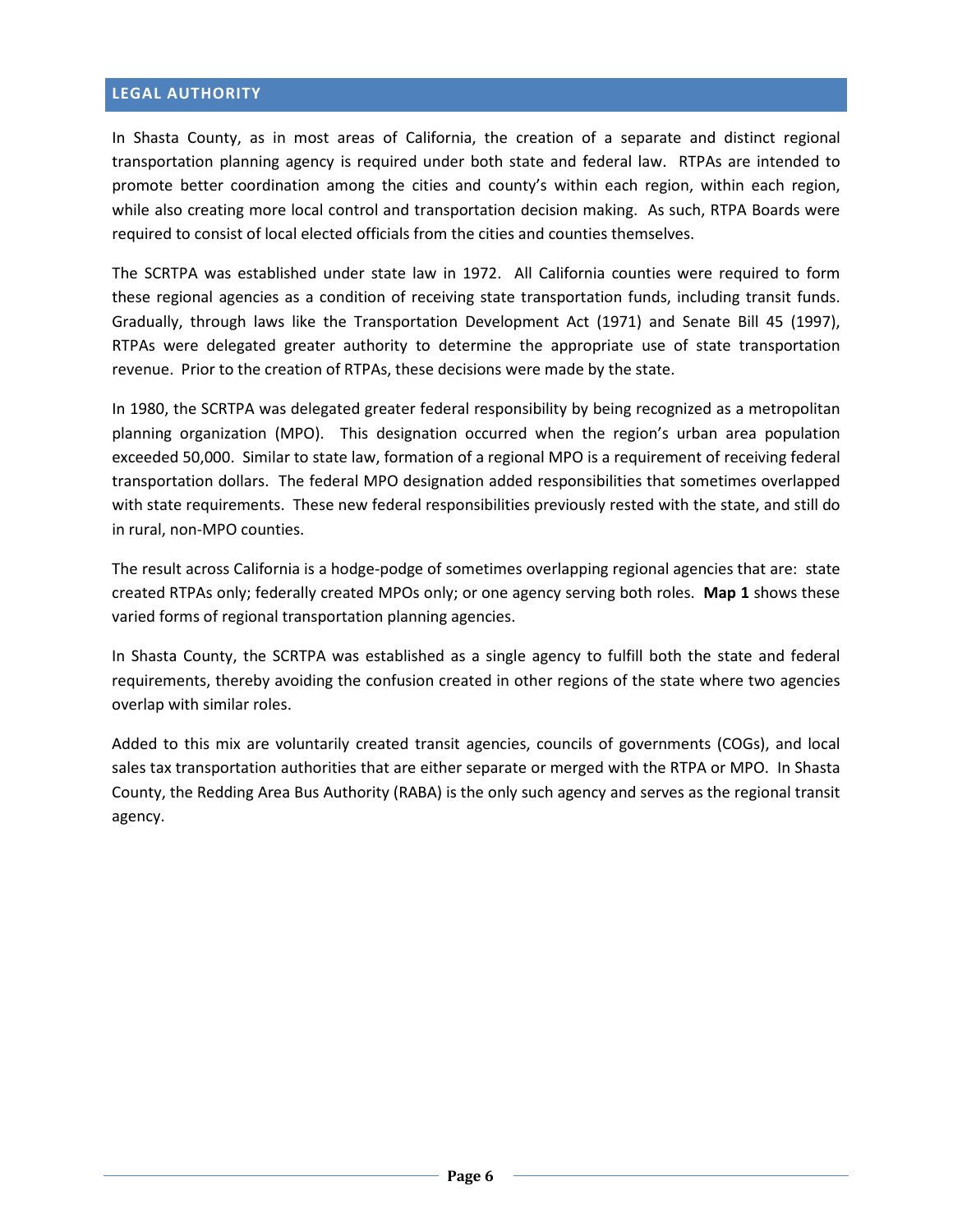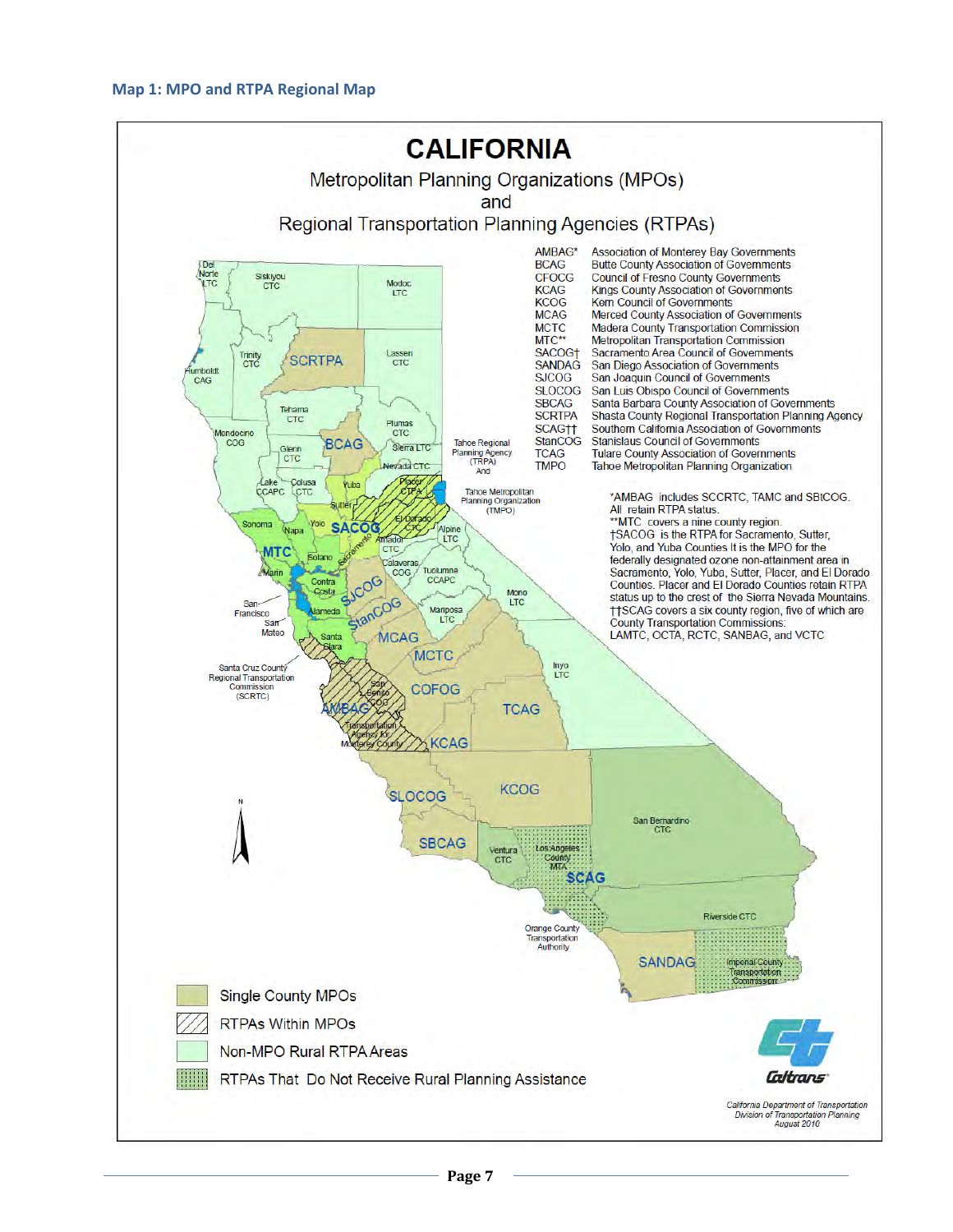<span id="page-10-0"></span>Regional government in Shasta County can be traced back to 1967 when a Joint Powers Authority (JPA) was created between Shasta County, as well as the cities of Redding, and Anderson to create the "Regional Planning Council" with a stated intent as follows:

"The region is rapidly changing from a rural to an urban area. By reason of growth, governmental problems affecting incorporated and unincorporated areas are frequently arising and expected to increase in the future. It is necessary and desirable that a single agency be created with authority to plan for and suggest solutions to common problems."

While this statement is as true today as it was over 40 years ago, the Shasta County Board of Supervisors withdrew from the JPA in 1981 and the Regional Planning Council was dissolved. This action occurred with the formation of the SCRTPA as the federal MPO. **Table 1** shows a history of regional planning in Shasta County.

| Table 1: History of Regional Planning in Shasta County                                                                                                                                                                | <b>Resolutions</b>                        | <b>Authority</b>                                                                                  |
|-----------------------------------------------------------------------------------------------------------------------------------------------------------------------------------------------------------------------|-------------------------------------------|---------------------------------------------------------------------------------------------------|
| 12/20/67: Regional Planning Council JPA formed.                                                                                                                                                                       | BOS 67-88<br><b>RED 3901</b><br>AND 67-28 | §6500 Gov. Code                                                                                   |
| 1971: California Transit Development Act (TDA) passed. Allocated funds to<br>the SCRTPA for public transit, with residual funds available for local streets<br>and roads.                                             |                                           |                                                                                                   |
| 1972: Shasta County Board of Supervisors established Shasta County RTPA<br>as the Local Transportation Commission. Initial bylaws were adopted, with<br>subsequent amendments allowed by the SCRTPA Board.            | BOS 72-184                                | SB 325 (§1400 CA<br>Statutes 1971)<br>PUC §130002<br>§65600-65604 Gov. Code<br>§29535 (C), §29532 |
| 12/20/76: Shasta County and the City of Redding approve a JPA to create<br>the Redding Area Bus Authority (RABA).                                                                                                     |                                           |                                                                                                   |
| 1980: Shasta County is federally designated as an Urban Metropolitan<br>Statistical Area due to the federal census showing an Urbanized Area<br>exceeding 50,000 population.                                          |                                           |                                                                                                   |
| 1981: Cities and County establish Shasta County Metropolitan Planning<br>Organization (MPO). Existing bylaws and structure of SCRTPA determined                                                                       | BOS 81-124<br>RED 81-112                  | Title 23, §134 USC                                                                                |
| applicable to MPO. County withdrawal from 1967 Regional Planning Council<br>JPA, Shasta MPO designation approved by governor.                                                                                         | AND 81-22<br>BOS 81-149                   | Oct. 8, 1981 BTH Letter                                                                           |
| 2/5/91: Shasta County and City of Anderson approve agreement to operate<br>the Anderson-Cottonwood Transit System (ACT). ACT contracted with RABA<br>to provide transit service to the Anderson and Cottonwood areas. |                                           |                                                                                                   |
| 12/16/97: Shasta County and the cities of Anderson, Redding, and Shasta<br>Lake approve a new JPA to operate RABA (effectively merging ACT into<br>RABA).                                                             |                                           |                                                                                                   |
| 10/2/97: SB 45 (Kopp) passed. Gave the SCRTPA authority over 75% of STIP<br>funds.                                                                                                                                    |                                           |                                                                                                   |
| 9/30/08: SB 375 (Steinberg) passed. Requires MPOs to create a<br>"Sustainable Communities Strategy" to reduce greenhouse gas emissions.                                                                               |                                           |                                                                                                   |
| 2/23/10: ShastaFORWARD>> Regional Blueprint Final Report adopted.                                                                                                                                                     |                                           |                                                                                                   |
| 7/27/10: SCRTPA authorizes joining the North State Super Region - a<br>Memorandum of Agreement to collaborate as 16 Northern California<br>regional transportation planning agencies.                                 | <b>SCRTPA 10-10</b>                       |                                                                                                   |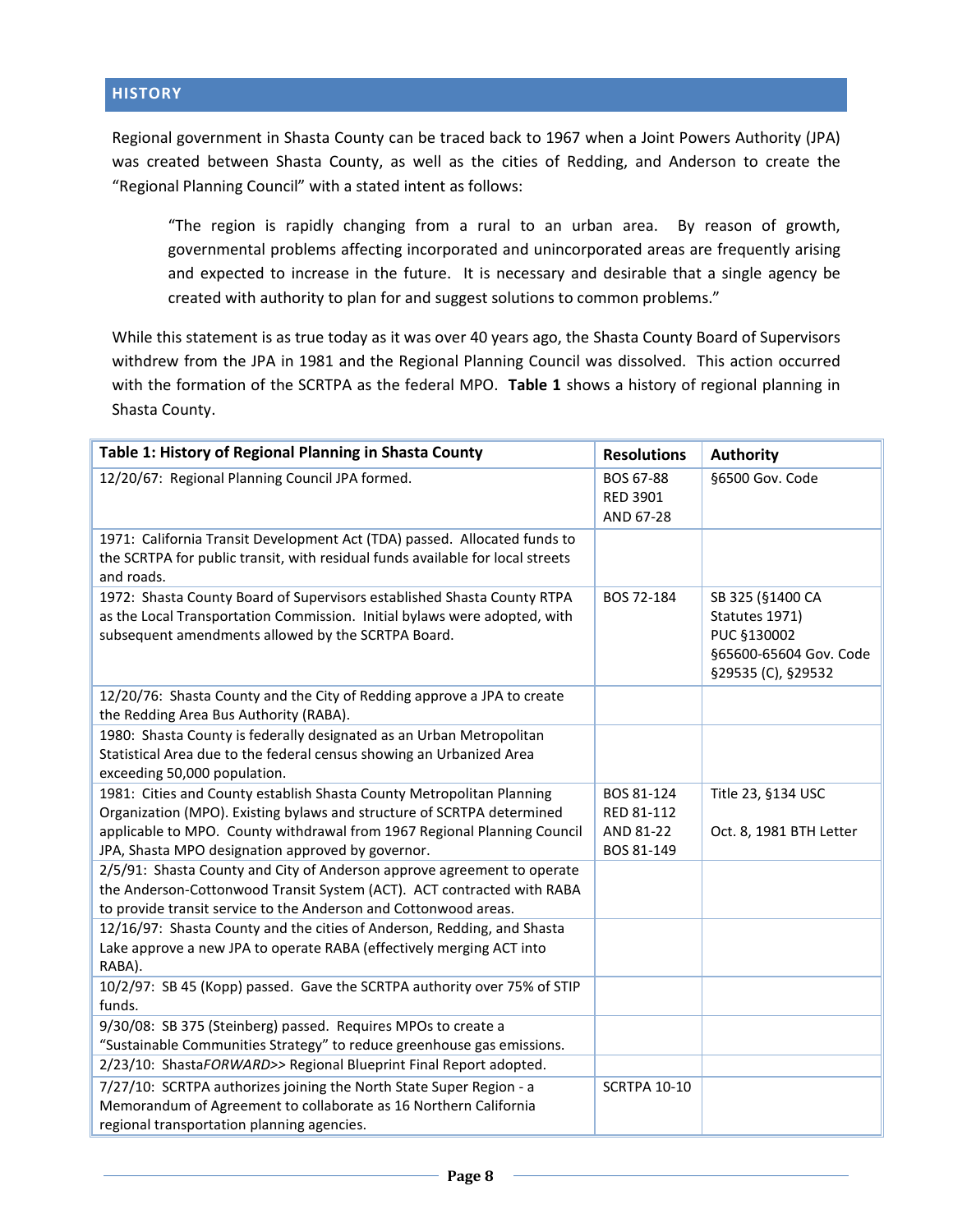#### <span id="page-11-0"></span>**SCRTPA REVENUE AND DISTRIBUTION**

The SCRTPA receives 100% state and federal funding for three basic functions: transportation capital, transit operations, and planning/administration. An average of \$24.5 million is distributed annually. Each revenue source and its general uses are briefly described in this section. The projected budget for transportation capital and operations over the next five years are shown in **Charts 2 and 3**.

<span id="page-11-2"></span><span id="page-11-1"></span>

# **Chart 2: Transportation Capital and Operations Total 5-Year Revenue Budget = \$122.4 million**

**Chart 3: Transportation Capital and Operations Total 5-Year Expense Budget = \$122.4 million**

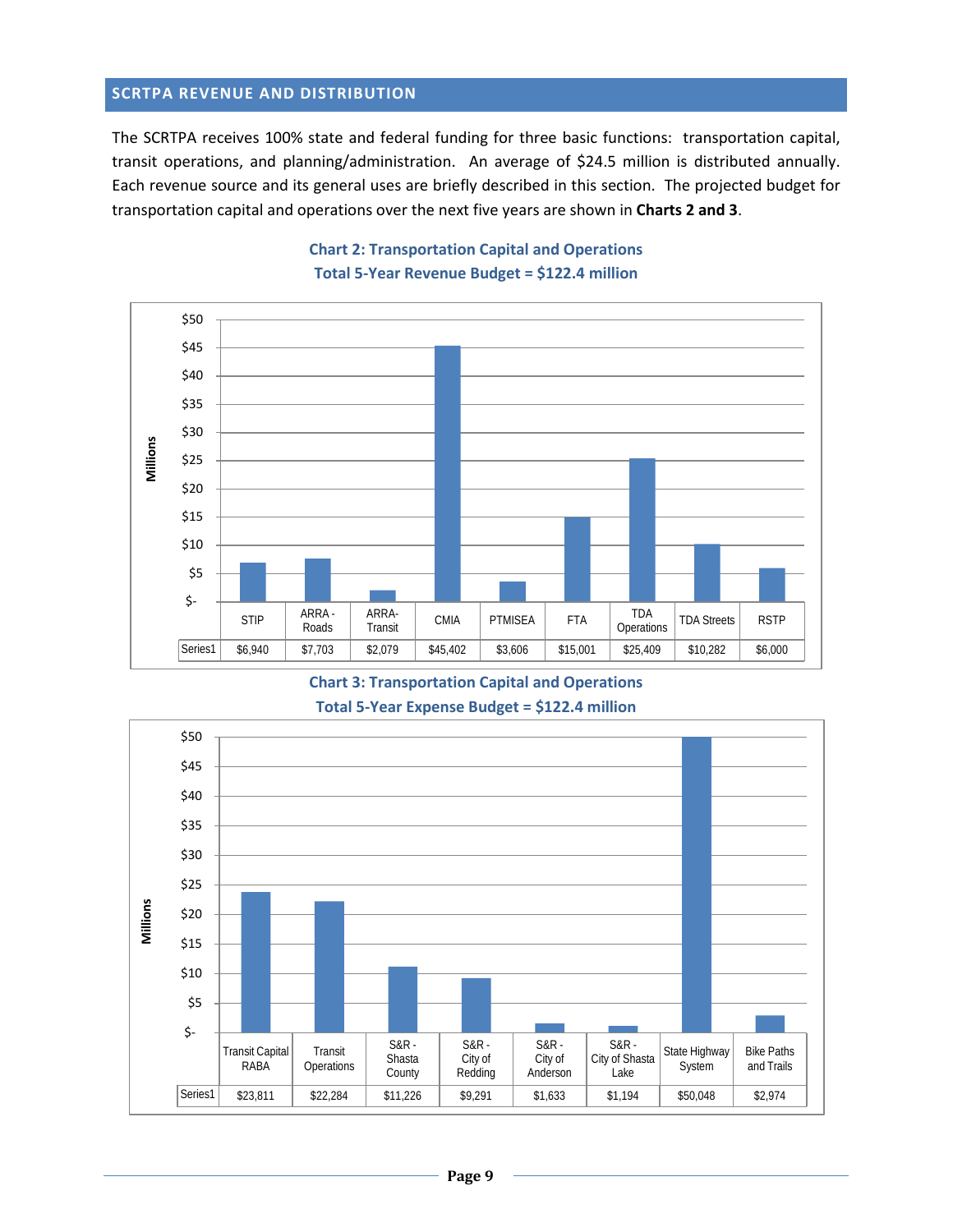Due to the SCRTPA designation as a federal MPO, 1.25% of federal gas tax revenue is distributed to carry out federal programs. These funds are limited to planning purposes, and total about \$750,000 annually to the Shasta region. Approximately half of these funds are distributed by the SCRTPA to the cities and County in support of their transportation planning activities.

# FEDERAL TRANSIT ADMINISTRATION (FTA) PLANNING

Similar to federal FHWA planning funds, FTA funds are provided to the SCRTPA for public transit planning. Approximately \$90,000 is received annually. All of these funds are distributed to RABA in support of transit planning and administration.

#### STATE PLANNING, PROGRAMMING, AND MONITORING (PPM)

The SCRTPA receives \$330,000 annually in PPM funds through the California Transportation Commission (CTC) to develop, plan, program, and monitor capital improvement projects. These funds are derived from the state gasoline excise tax. PPM funds are primarily used by the SCRTPA for these purposes, but are also provided to local agencies as match to federal planning funds. PPM funds are also provided to agencies for special projects, such as corridor or area transportation plans.

#### STATE AND FEDERAL PLANNING GRANTS

Increasingly, competitive state and federal planning grants are available to offset the declining SCRTPA formula funds noted above. Currently, these grants are derived from state bond programs, but may also come from the FHWA. In the last four years, the SCRTPA has been successful in obtaining \$1.2 million in state and federal grants. These funds have been primarily used by the SCRTPA for "blueprint planning" through ShastaFORWARD>>, and to meet new "sustainable community strategies" planning requirements under SB 375. This effort has included development of Geographic Information Systems (GIS) mapping and modeling data used to support SCRTPA and local agency functions.

#### STATE TRANSPORTATION DEVELOPMENT ACT (TDA)

Enacted in 1971, TDA is primarily derived from one-quarter cent of the general sales tax, and also from the state gas excise tax. TDA fluctuates with the economy and the annual state budget. Currently, the SCRTPA collects approximately \$7 million annually in TDA revenue. Approximately half of this amount funds public transit, including RABA. \$535,000 goes to the City of Redding to administer RABA. \$13,000 is used by the SCRTPA. The balance, about \$3.1 million, is distributed to the cities and county for maintenance of local streets and roads (**Chart 4**). Under TDA law, money cannot go to streets and roads until all public transit needs are met, provided such transit service can collect fares amounting to 18% of the total operational costs (10% in the County)(**Figure 2**).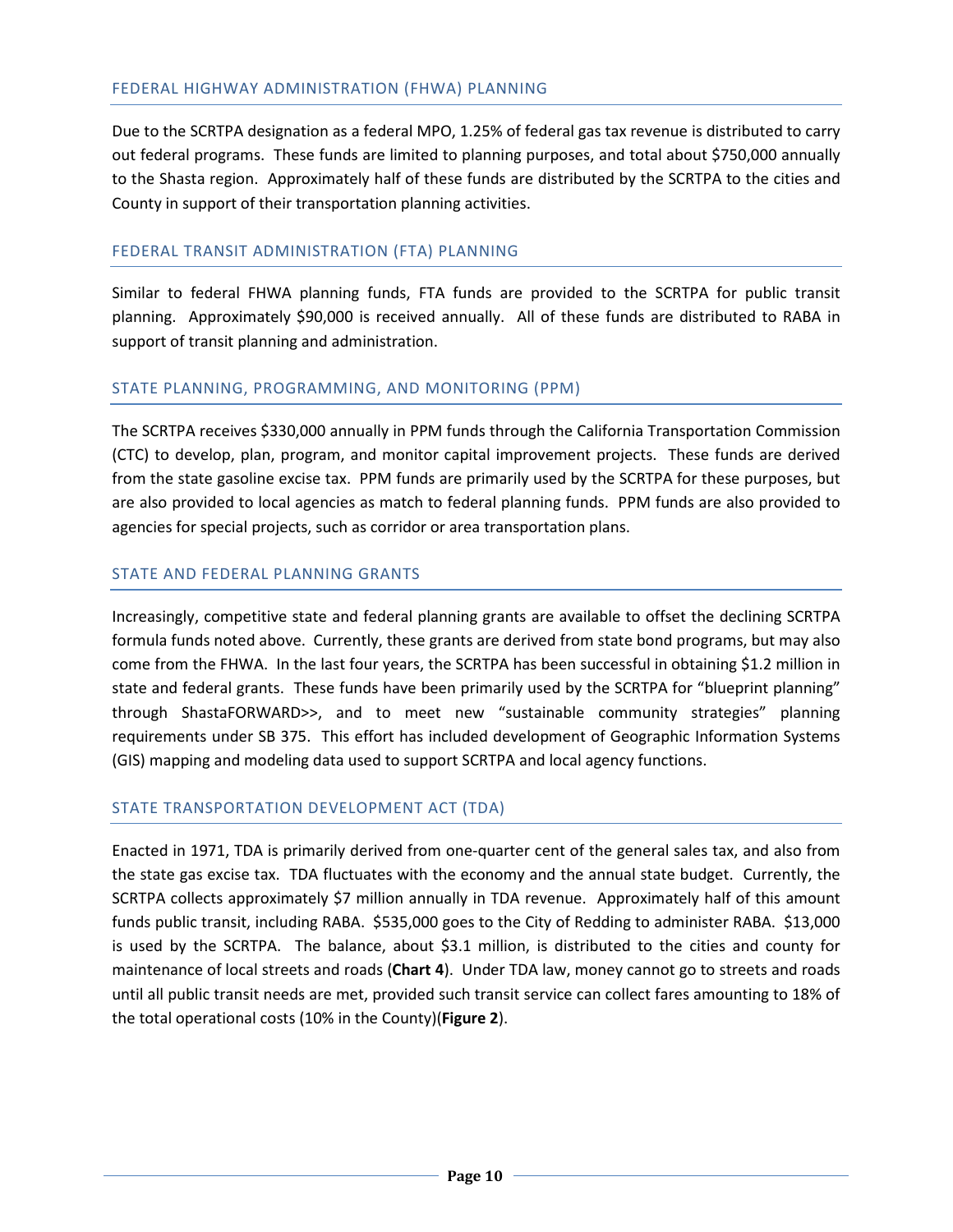# **Chart 4: Distribution of Transportation Development Act Funds FY 10/11 Total Budget = \$6.85 million**



**Figure 2: TDA Apportionment/Allocation Funding Priorities**

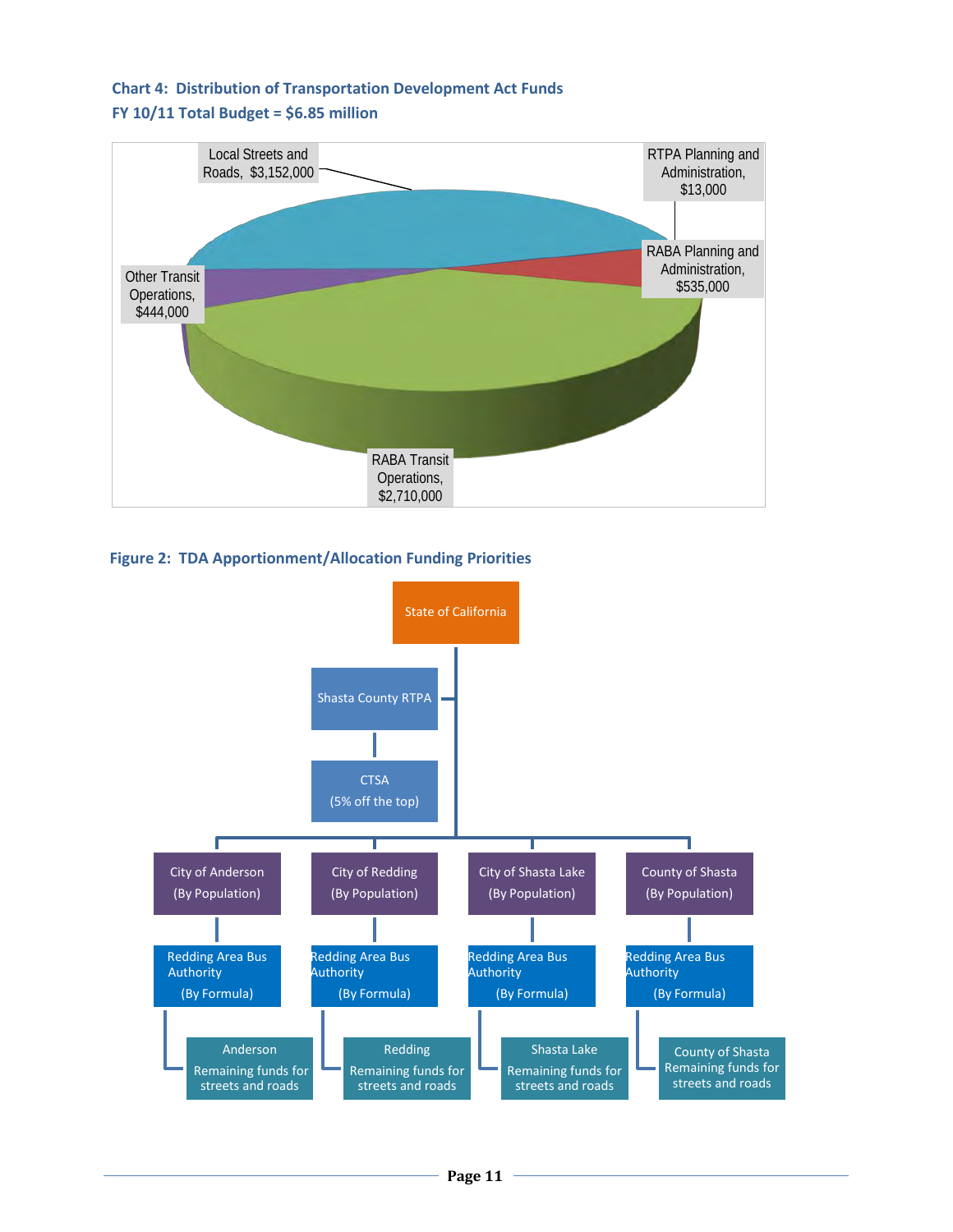#### STATE TRANSPORTATION IMPROVEMENT PROGRAM (STIP)

Currently, STIP funds are primarily derived from a portion of the new state excise tax on gasoline. By SCRTPA Board policy, the RTPA uses STIP funds for major, capacity-increasing transportation projects (i.e., lane additions, new roads, etc.). STIP funding levels have undergone a steep decline since 2000 due to state budget raids and increased maintenance needs on the existing transportation system. With the passage of SB 45 in 1997, 75% of STIP funds may be used at the discretion of the SCRTPA. The other 25% are programmed at the discretion of the CTC and may be used anywhere in the state. The SCRTPA strives to use its discretionary STIP shares to leverage as much of the CTC's 25% share – and other state grants -- as possible. The current SCRTPA shares are projected at \$1.5 million annually. These shares may be carried over each year and pooled until a sufficient amount builds up to fund major projects, such as the State Route 44 Dana to Downtown Project.

#### STIP TRANSPORTATION ENHANCEMENT (TE)

Transportation Enhancement funds are derived from the federal excise tax on gasoline. These funds are distributed and managed through the STIP program. They can only be used for non-motorized transportation improvements, which are typically bike lanes, trails, and sidewalks. Shasta County receives about \$300,000 annually, and has used the funds for projects such as the Dana to Downtown Bike Lanes, and the East Redding Bike Lanes planned along Old Oregon Trail to Shasta College.

#### PROPOSITION 1B CORRIDOR MOBILITY IMPROVEMENT ACCOUNT (CMIA)

The CMIA is a \$4.5 billion portion of the Proposition 1B transportation bond program approved by California voters in 2006 **(Chart 2**). The funds are for major capacity-increasing projects of state and regional interest. Funds can be used anywhere in the state; the CTC administers this competitive grant program. The SCRTPA received CMIA grants totaling nearly \$45 million for two projects to widen Interstate 5 to six lanes: One in Cottonwood and the other in south Redding. These were the only CMIA funds granted north of Sacramento. CMIA funds are nearly 100% committed statewide and will no longer be available after 2012.

# PROPOSITION 1B PUBLIC TRANSIT MODERNIZATION, IMPROVEMENT, AND SERVICE ENHANCEMENT ACCOUNT (PTMISEA)

The PTMISEA is a \$4 billion portion of the Proposition 1B transportation bond program approved by California voters in 2006 **(Chart 2**). These formula funds are for public transit capital improvements. The SCRTPA will receive \$6.6 million over eight years. These funds are provided to RABA for bus purchases, bus stop seating and shelters, and other improvements. The PTMISEA program sunsets in 2016.

#### FEDERAL STIMULUS: AMERICAN REINVESTMENT AND RECOVERY ACT (ARRA)

ARRA provided over \$9.8 million in formula funds to the SCRTPA for street and transit capital **(Chart 2)**. All ARRA funds have been committed. The Shasta region utilized these funds primarily to rehabilitate existing local roads. Portions of the funds were required to be used for public transit capital. New RABA bus purchases were the primary use for these shares. The SCRTPA also received \$680,000 in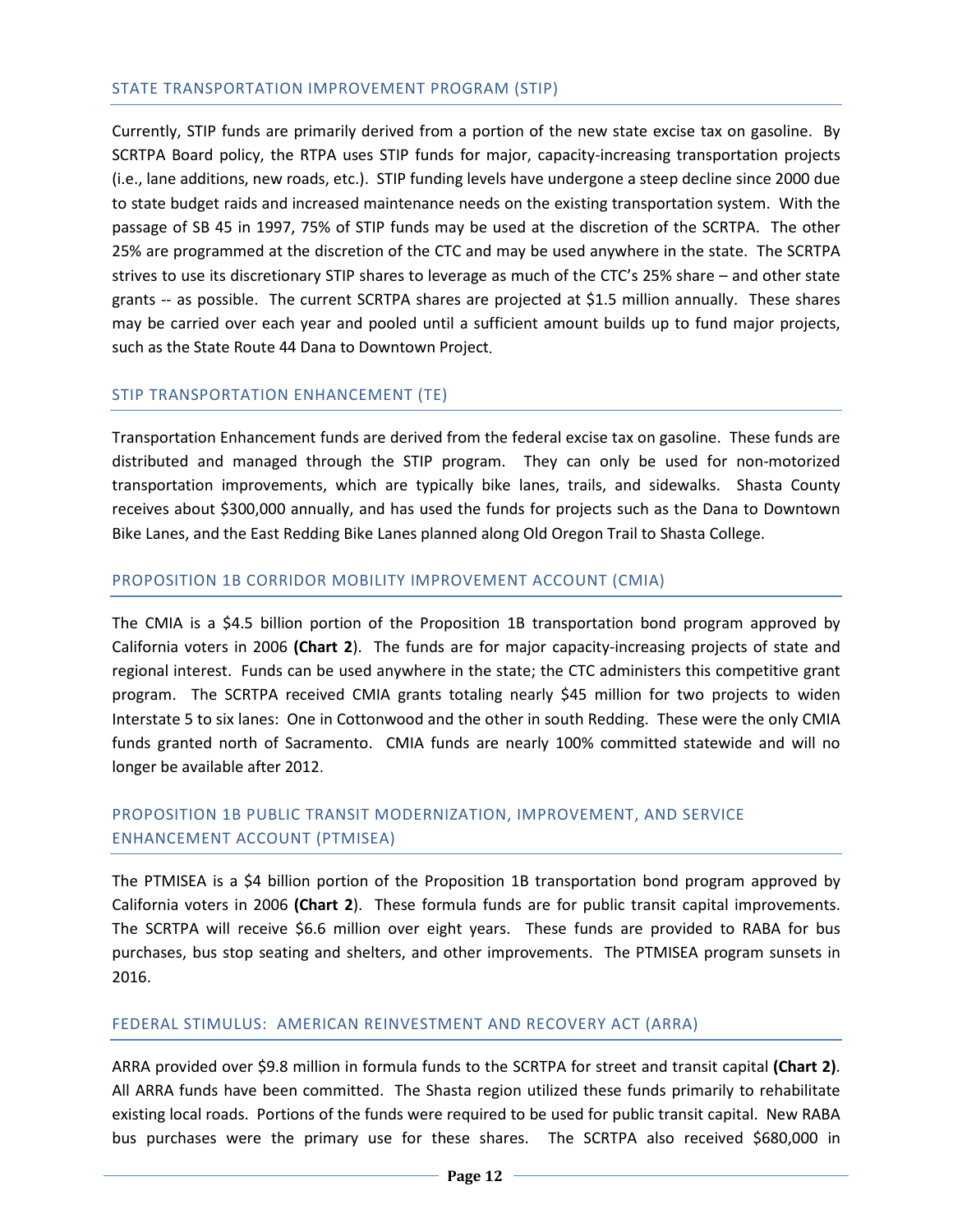discretionary non-motorized ARRA funds to construct the College View Bike Lane Project. Additional stimulus funds may be available with Congressional passage of a new stimulus bill. Regions that have "shovel ready" projects will have a major competitive advantage.

# STATE REGIONAL SURFACE TRANSPORTATION PROGRAM (RSTP)

RSTP funds originated as a federal source derived from the federal excise tax on gasoline. Regions under 200,000 in population, including Shasta, may



exchange the federal funds for state funds. The SCRTPA receives approximately \$1.2 million annually through this program **(Chart 2).** By SCRTPA policy, these funds are distributed by formula to the cities and County, and are used primarily to support maintenance of local streets and roads.

# FUTURE STATE AND FEDERAL GRANT OPPORTUNITIES

State and federal transportation grant opportunities appear from time to time in the form of state transportation bonds approved by voters and federal programs which change every six years when Congress and the President approve transportation reauthorization bills. Current federal emphasis areas are goods movement through ports and along interstates, and job creation.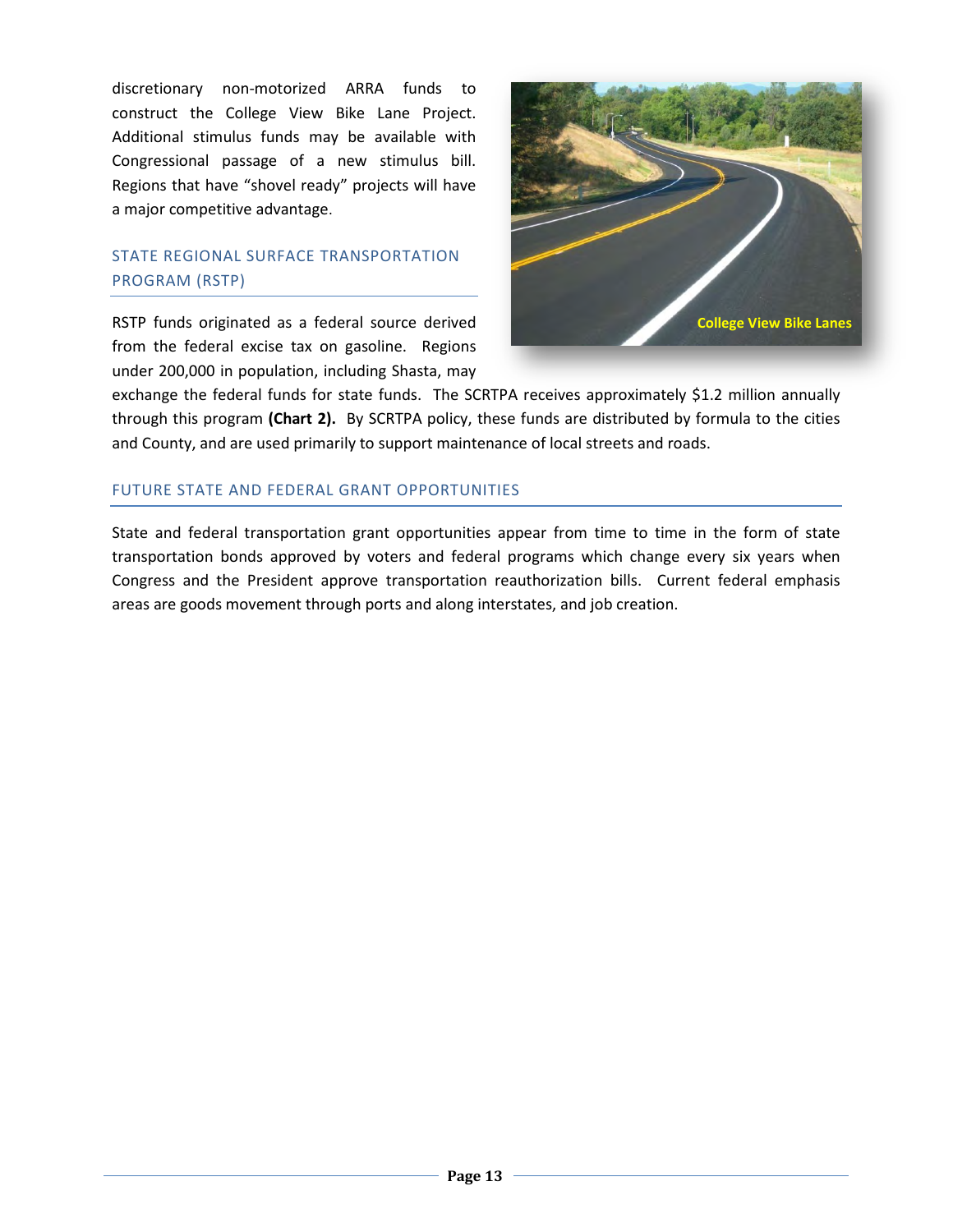# <span id="page-16-0"></span>**SCRTPA ROLES AND RESPONSIBILITIES**

The prior section of this report described major fund sources available to the SCRTPA and their general distribution. This section describes the SCRTPA roles and responsibilities associated with these funds. Again, these roles are divided into three general categories:

- 1. Transportation capital;
- 2. Transit operations;
- 3. Planning and administration.

The planning and administration functions of the RTPA can be thought of as necessary tasks to receive capital and operational funds. Planning and administrative functions include:

- Transportation planning and policy documents;
- Transportation capital improvement programs;
- Annual work program budget;
- Annual public transit service review and budget; and
- Fiscal management and audits.

Although these required functions are explained in greater detail within this section, it is important not to lose sight of the SCRTPA's overarching principles that guide all SCRTPA activities. These are to:

- $\triangleright$  Maximize state and federal transportation dollars to the region;
- $\triangleright$  Support local agencies and other partners through funding and other resource assistance;
- $\triangleright$  Provide a regional policy framework for efficient, coordinated use of limited transportation resources; and
- $\triangleright$  Support collaboration, transparency, and public involvement in transportation decision-making.

#### <span id="page-16-1"></span>TRANSPORTATION CAPITAL PROJECTS

Transportation funds for new roads, lane additions, rehabilitation, and public transit capital come to the SCRTPA in two basic forms: formula grants and competitive discretionary grants. By far, competitive grants hold the most potential to fund the region's major transportation capital needs. The SCRTPA has received an average of \$18 million in transportation capital funds annually

#### STREETS, ROADS, HIGHWAYS, AND INTERSTATE PROJECTS

**STIP Funds:** The SCRTPA has approved STIP funds and leveraged other state funds for full funding of the following projects:

- $\checkmark$  SR 44 Dana to Downtown Project
- $\checkmark$  Redding Downtown Improvement Project
- $\checkmark$  Knighton Road Extension to the Redding Airport

STIP funds have also been used to fund portions of the following major regional projects:

- $\checkmark$  Pine Grove Avenue Extension
- $\checkmark$  Cypress Avenue Widening and Bridge Replacement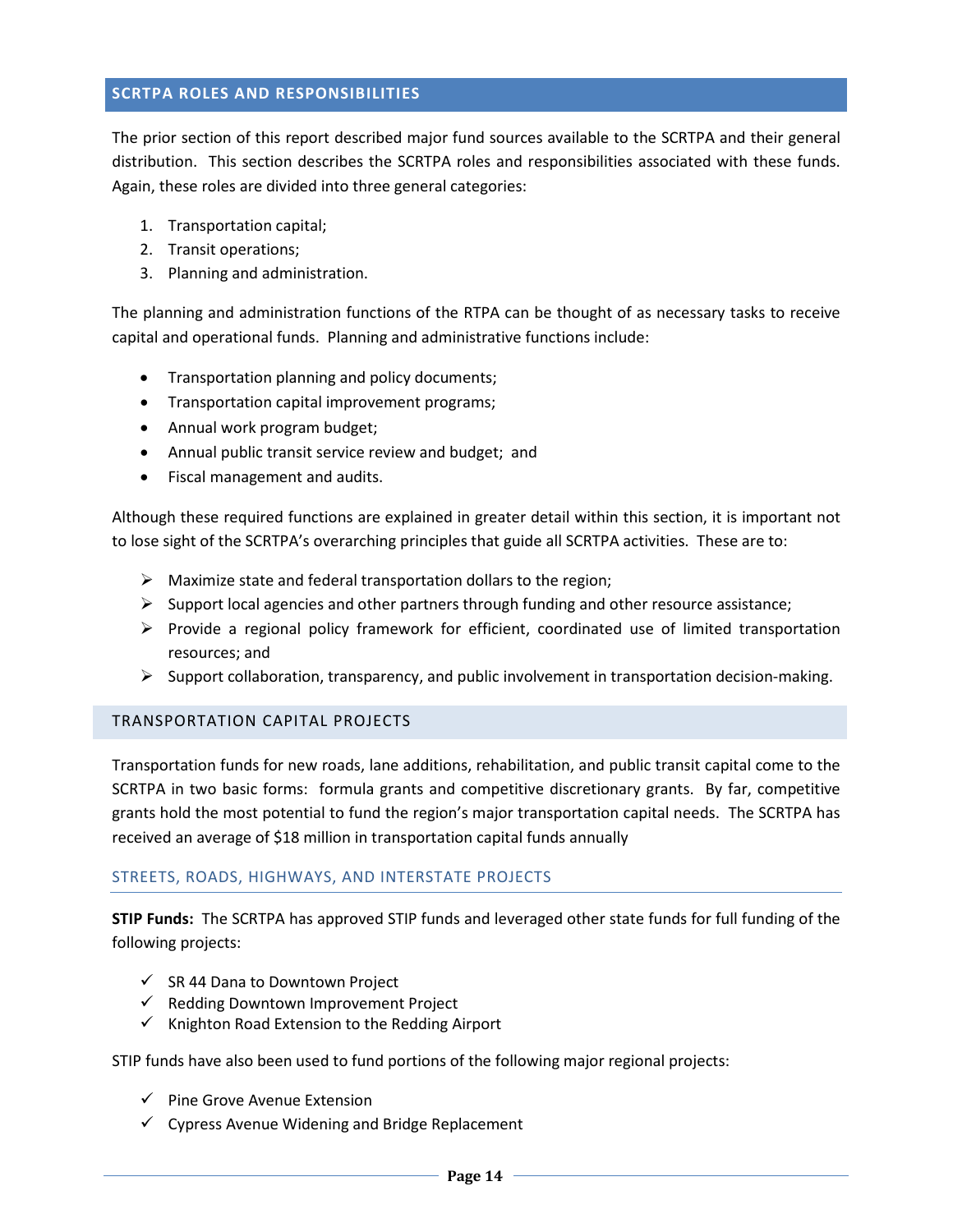- $\checkmark$  South Bonnyview Road Widening
- $\checkmark$  Airport Road Bridge Replacement at the Sacramento River
- $\checkmark$  SR 299 Buckhorn Grade Realignment (environmental review funding)

**CMIA Competitive Grants:** Through strategic planning and early investments in project development, the SCRTPA received competitive CMIA grant awards for full construction of these projects:

- $\checkmark$  I-5 Cottonwood Hills Truck Climbing Lanes Project (funded and under construction \$22.9 million)
- $\checkmark$  I-5 South Redding Six Lane Project (2011 construction \$22.5 million)



**Formula Funds:** The SCRTPA administers and provides oversight for two formula programs that fund local street and road rehabilitation. Approximately \$3.2 million in TDA funds and \$1.34 million in RSTP funds are distributed to the county and three cities annually (**Chart 5**). \$7.7 million in ARRA funds were also provided to local agencies in 2009.



# **Chart 5: Distribution of TDA Revenue to Cities and County FY 10/11 Total Budget = \$6.63 million**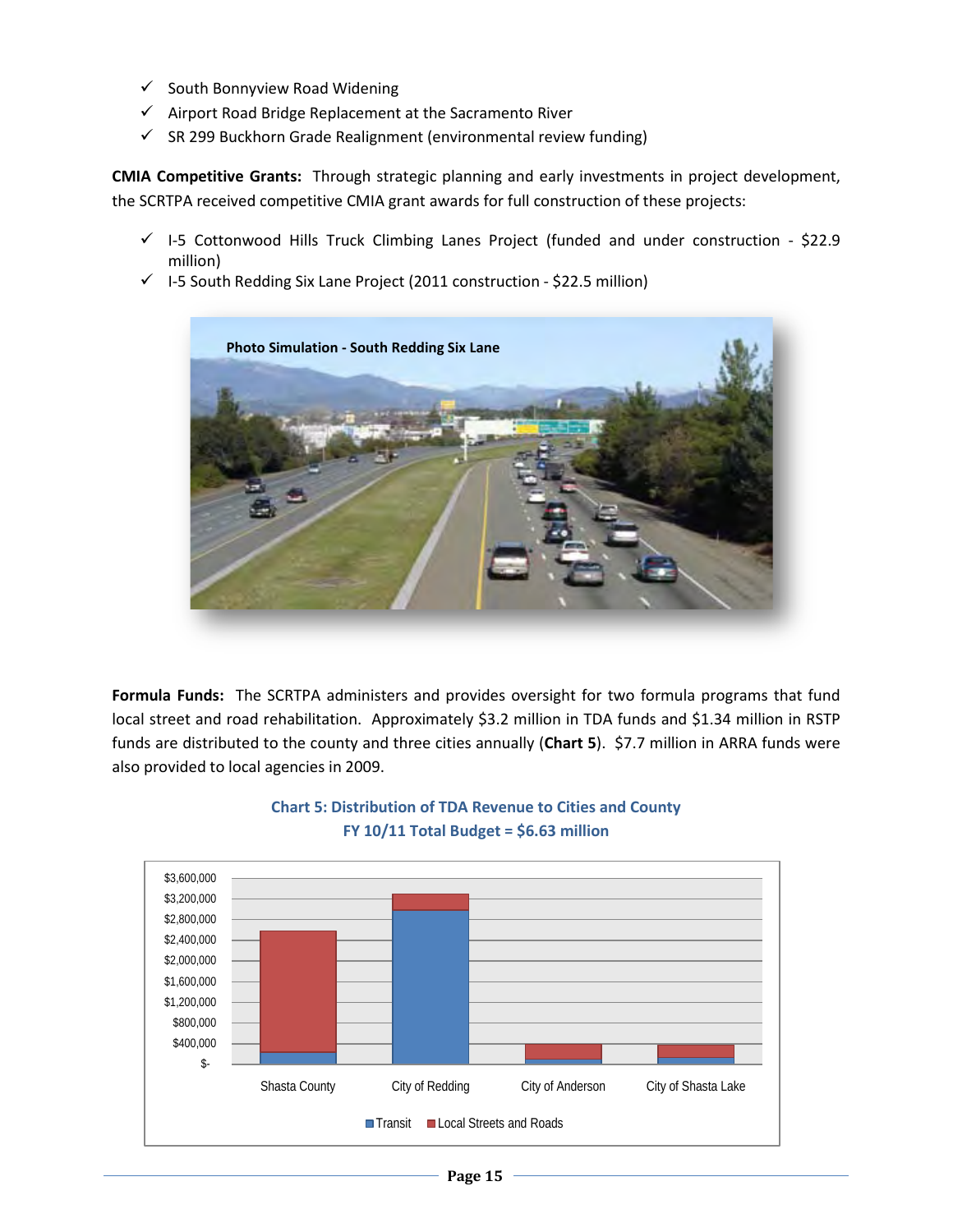Currently, the only sources of SCRTPA funds dedicated to non-motorized projects are STIP Transportation Enhancement (TE) funds. Completed projects with full or partial TE funding include:

- $\checkmark$  Dana to Downtown Bike Lanes (\$1.5 million TE)
- $\checkmark$  College View Bike Lanes Project (discretionary grant award \$680,000 TE)
- $\checkmark$  Redding Sundial Bridge (\$1 million TE)

Approximately \$2 million in TE funds are currently programmed for the East Redding Bike Lane Project along Old Oregon Trail and Old Alturas Road. This project is scheduled for construction in 2012.

The SCRTPA also incorporates the "complete streets" concept into street and highway projects. When roads are upgraded for vehicle traffic, bike and pedestrian improvements are also incorporated into the project.



 **Dana to Downtown Bikeway**

Up to 2% of TDA funds can be used for bike and pedestrian improvements; however, the SCRTPA has elected to focus TDA funds on transit and local streets and roads.



# TRANSIT CAPITAL PROJECTS

The SCRTPA provides numerous funds for transit capital. Sources include TDA, ARRA, and PTMISEA. These funds are used to purchase buses, passenger waiting facilities, and maintenance facilities. These funds typically go to RABA and the RABA Board determines their use. Other agencies that have received funds for buses include: Shasta County Public Works, Shasta Senior Nutrition Programs, and the Shasta County Opportunity Center.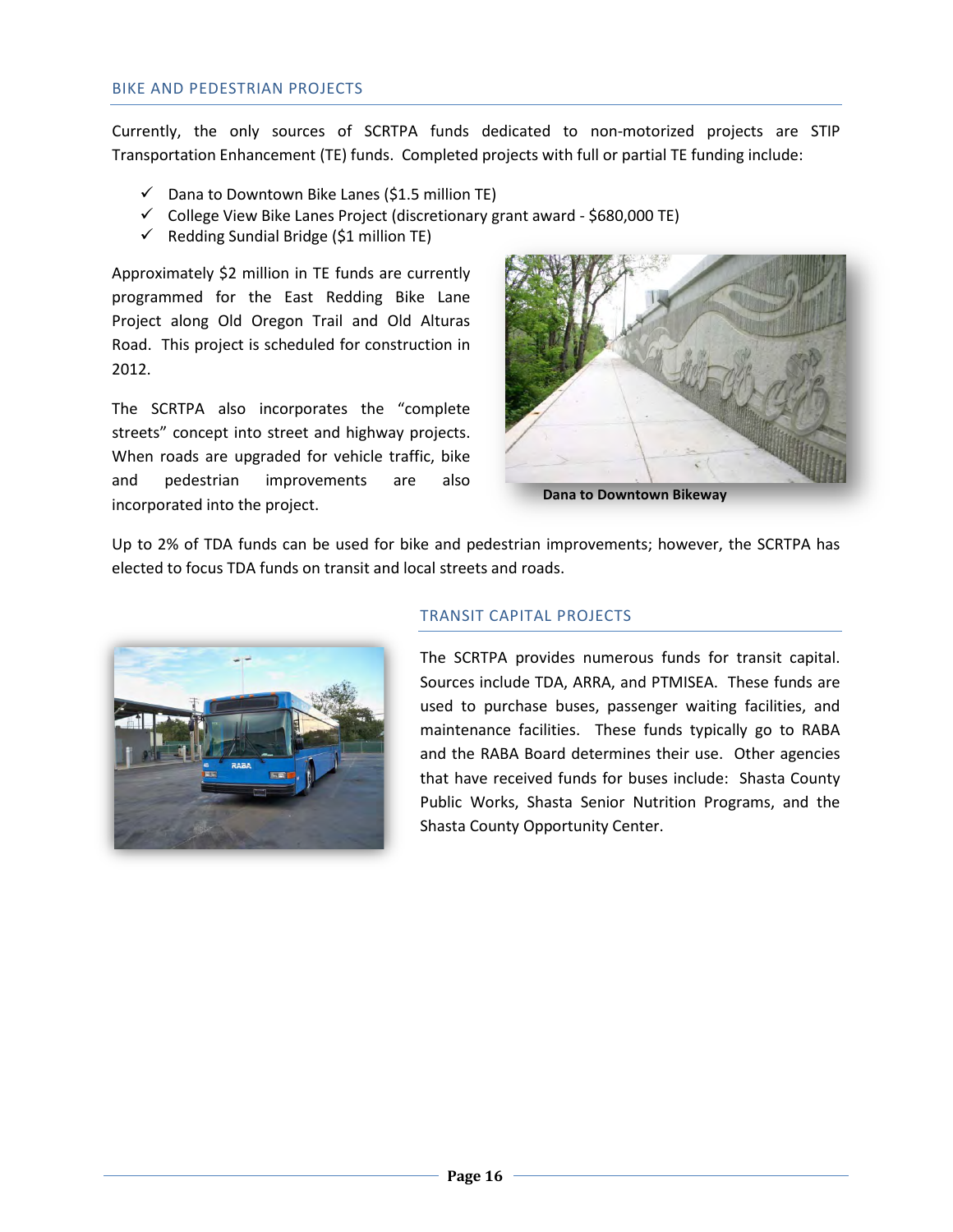#### <span id="page-19-0"></span>TRANSIT OPERATIONS

Pursuant to TDA, the SCRTPA determines the appropriate level of transit service to be provided in the region and determines an equitable cost sharing formula for the three cities and the county to pay for these services using TDA funds. TDA is the primary source of funds for RABA transit operations, including administration of RABA by City of Redding staff. Currently, \$3.7 million in TDA funds are allocated annually for public transit. Transit operations are further subsidized with FTA grants provided directly to transit operators, such as RABA.

Other TDA-funded transit service includes the County's Burney Express, which is operated under contract with RABA. County Lifeline Service is provided under agreement with Shasta Senior Nutrition Programs (SSNP) for service to most unincorporated communities. SSNP also provides Consolidated Transportation Services Agency (CTSA) transit for the elderly in areas not served by RABA, using up to 5% of all TDA funds.

# <span id="page-19-1"></span>PLANNING AND ADMINISTRATION

As a prerequisite to receive state and federal funds for all of the above capital projects and transit operations, the SCRTPA is responsible for project development, project oversight, and preparation of several plans and programs, as described below.

#### REGIONAL TRANSPORTATION PLAN (RTP)

The RTP is a long-range planning and policy document. Projects must be specifically listed in the RTP to qualify for state and federal funds. The RTP examines needs for all modes of transportation region-wide over a 20-year horizon, and must be updated every five years. The RTP also addresses transportationrelated issues such as air quality, land use, and environmental impacts. An environmental impact report must be prepared for the RTP, which can subsequently be used to streamline environmental reviews for individual land use and transportation projects.

#### SUSTAINABLE COMMUNITY STRATEGY (SB 375)

SB 375 adds a new requirement to the next update of the RTP. Working with the local agencies, the SCRTPA must prepare a Sustainable Community Strategy (SCS) element by 2015. Failure to prepare a SCS means the region has a non-compliant RTP. A non-compliant RTP means no state and federal transportation funding for the region.

The goal of the SCS is to identify land use and transportation strategies that reduce vehicle travel and related air emissions. Inherent in this analysis is the need to develop improved technical tools, such as travel demand models and geographic information systems. The SCRTPA completed the Shasta*FORWARD*>> blueprint plan in 2010, which spearheaded the development of these technical tools while gathering early public input. With help from ShastaFORWARD>> and resulting state grants, the region is in a good position to meet SB 375 requirements in a fashion that is consistent with local agency and community goals.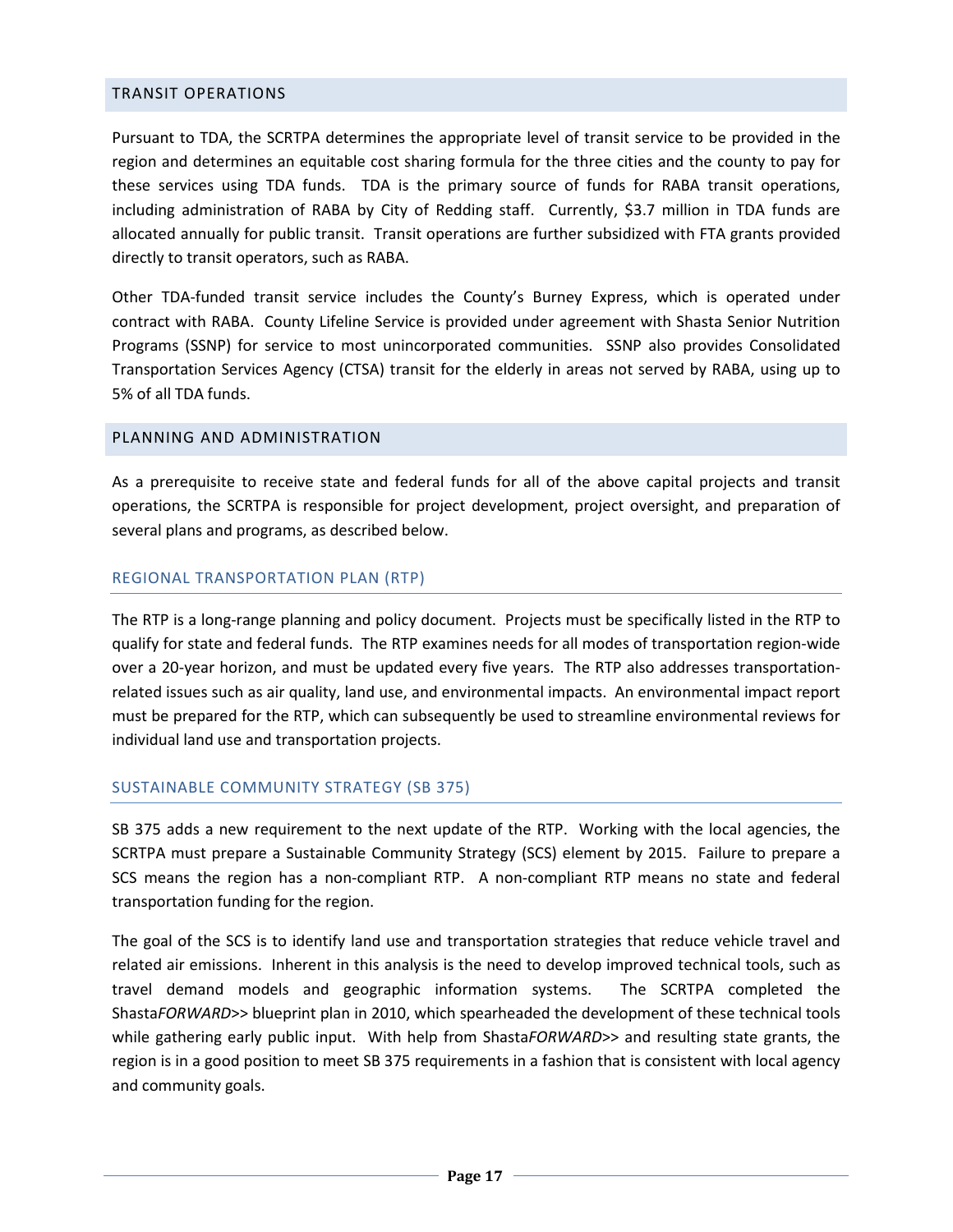# **Chart 6: SCRTPA Planning Activities FY 10/11 Total Budget = \$820,000**



# **Chart 7: Transportation Planning & Administration FY 10/11 Budgeted Revenue = \$1.89 million**

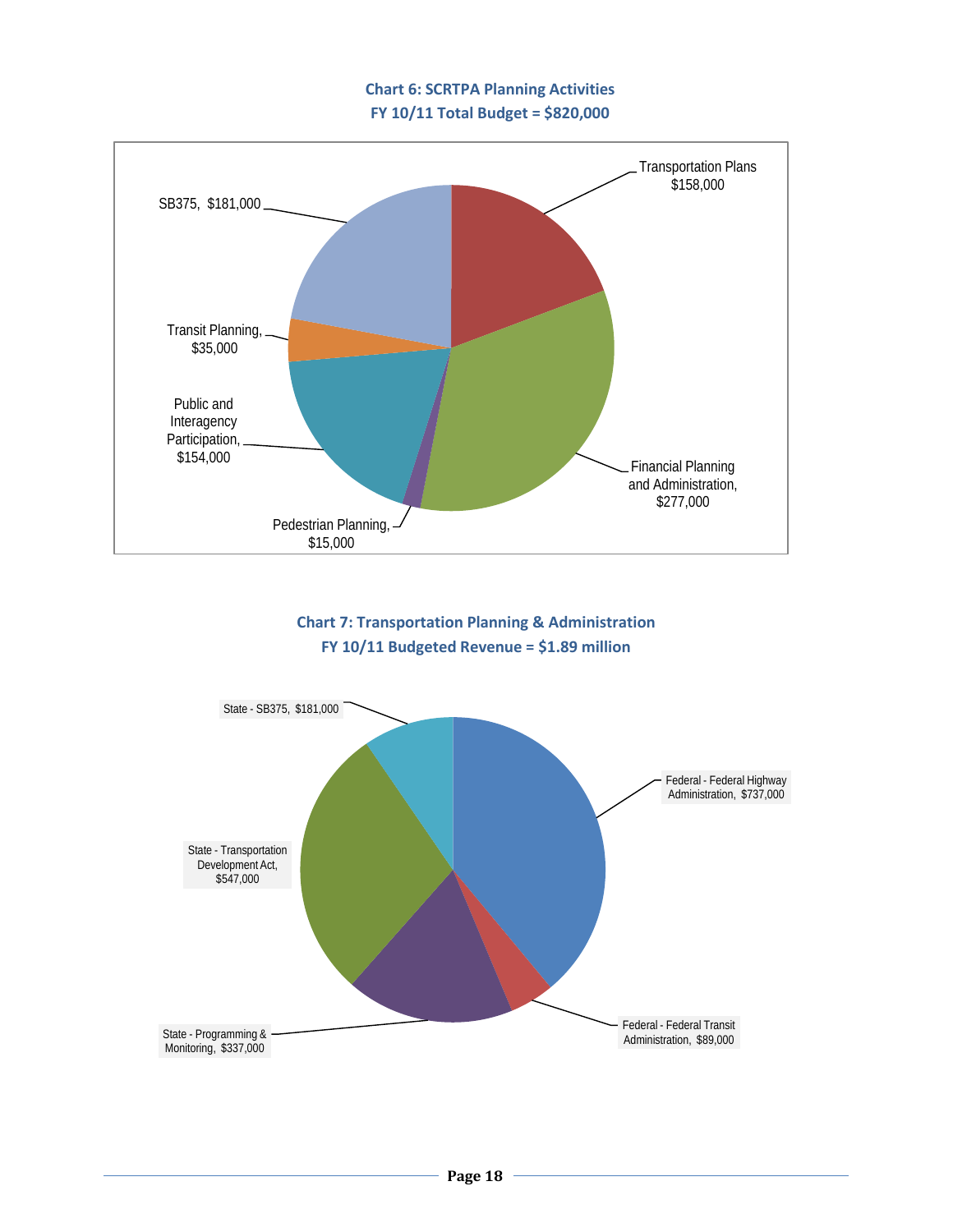# **Chart 8: Transportation Planning & Administration FY 10/11 Budgeted Expense= \$ 1.89 million**



# **Chart 9: All SCRTPA Funds Passed Through to Agencies FY 10/11 Total Budget = \$9.52 million**

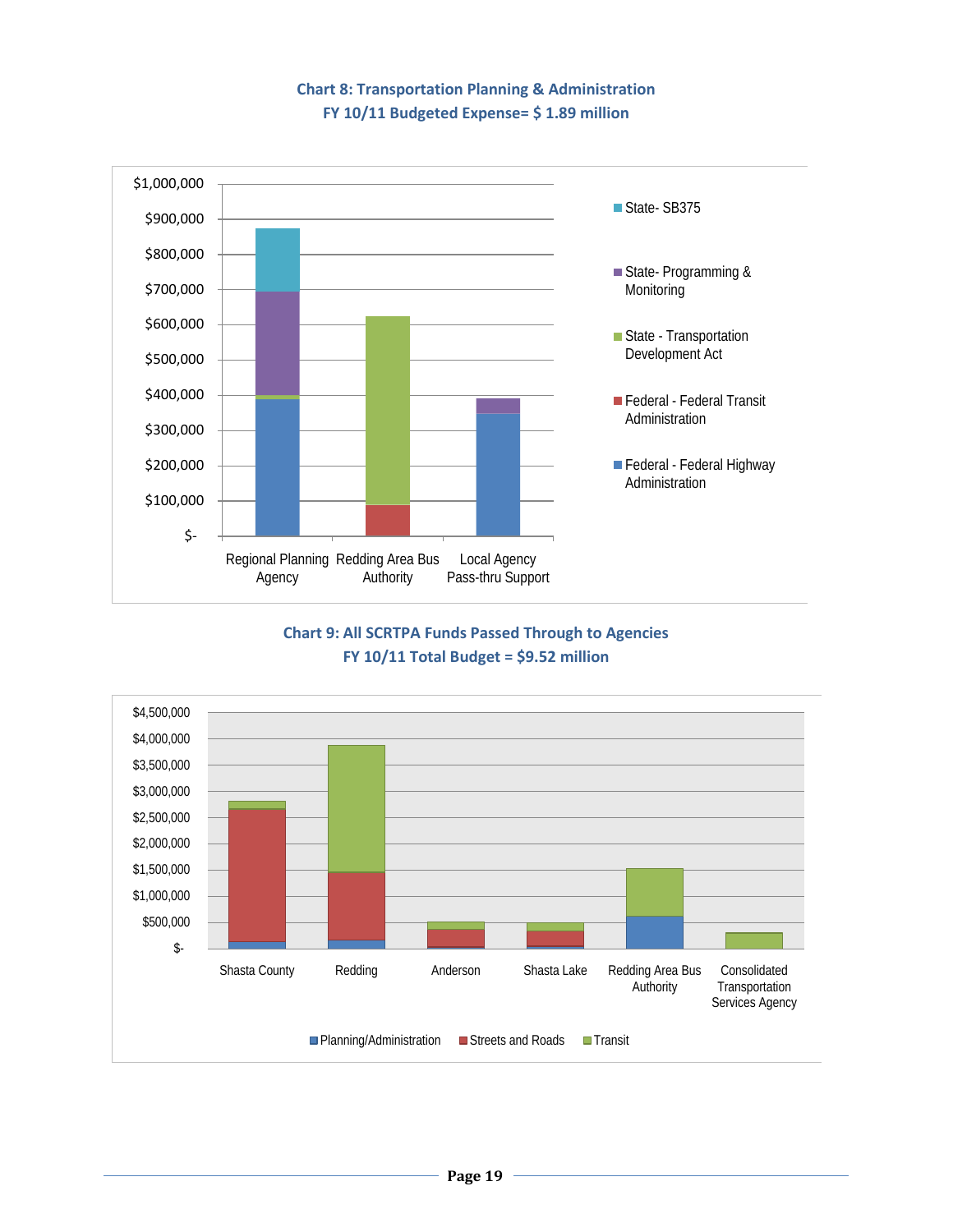#### PROJECT PROGRAMMING

To receive state and federal capital funding, projects must first be approved in state and federal transportation improvement programs. These are detailed, four to five year budgets approved by the SCRTPA for all capital projects. The SCRTPA-approved capital improvement programs are then rolled into statewide programs that must be fiscally constrained. Since project needs statewide far exceed financial resources, the SCRTPA must plan strategically to be placed in the statewide programs to receive funding. Different programs are needed for different funding sources:

- $\checkmark$  Regional Transportation Improvement Program (RTIP): This is a five-year program of projects adopted by the SCRTPA, and serves as our recommendation to the state for STIP funding. RTIP projects are not always included in the state-adopted program due to fiscal constraints. The RTIP is updated by the SCRTPA every two years.
- $\checkmark$  State Transportation Improvement Program (STIP): This is a statewide, five-year program of projects adopted by the CTC to direct the use of STIP funds. The STIP is updated every two years.
- $\checkmark$  Federal Transportation Improvement Program (FTIP): This is a four-year program of all projects receiving federal funds. The FTIP includes projects with funding sources for which the SCRTPA is not responsible, such as most state highway maintenance activities. The FTIP is updated by the SCRTPA every two years.

#### COMPETITIVE CAPITAL GRANTS

As opportunities arise, the SCRTPA aggressively pursues competitive grants. Success depends on planning and programming strategies; pairing the right projects with the grant criteria; leveraging other funds; and, positive working relationships with other agencies. The SCRTPA has received over \$45 million in competitive capital grants over the past three years.

#### PROJECT DEVELOPMENT AND MONITORING

Before projects can receive programming or funding approval, they must be initiated and developed within the context of regional priorities. Through needs assessments and public involvement, the project benefits must be demonstrated, and a project scope and cost developed.

Once projects are funded through either formula funds or competitive grants, the SCRTPA must work with the delivering agency to manage project cost, scope, and schedule. The SCRTPA must also ensure other grant requirements are met. A proven regional track record on project delivery helps secure subsequent grant approvals.

#### OVERALL WORK PROGRAM (OWP)

The SCRTPA must prepare and maintain an annual budget that tracks the use of all planning and administrative funds by program, including administrative support funds provided to local agencies and RABA.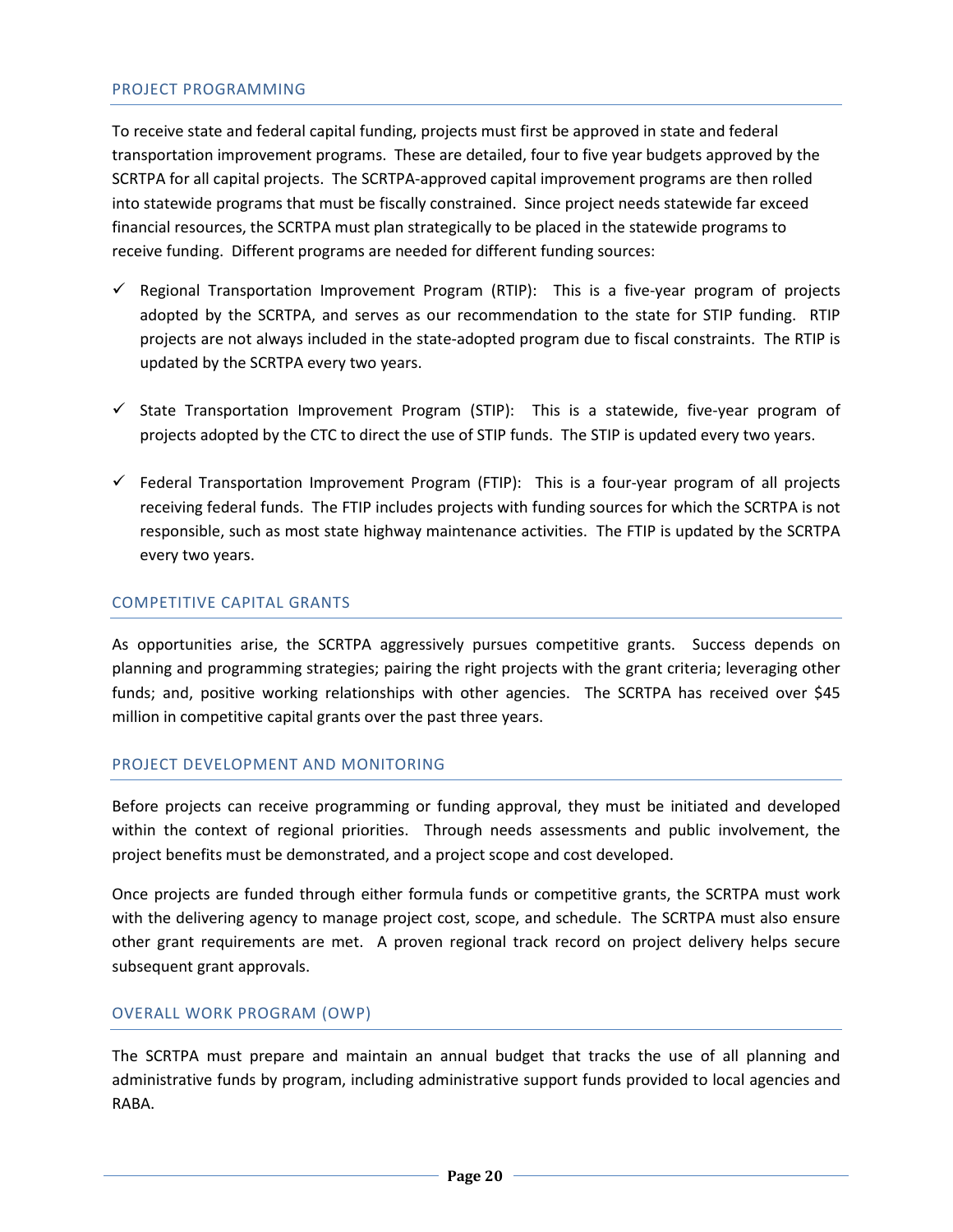#### TRANSIT PLANNING AND OVERSIGHT

The SCRTPA must ensure that all public transit funds are distributed, utilized, and reported pursuant to state and federal laws and regulations.

The SCRTPA must also prepare a Coordinated Human Services Transportation Plan to recommend efficiency measures where there may be overlapping transit services or support. The SCRTPA funds and assists RABA in the development of short- and long-range transit plans.

The SCRTPA funds and provides staff support to two transportation advisory committees: the Consolidated Transportation Services Agency (CTSA) and the Social Services Transportation Advisory Council (SSTAC). The CTSA and SSTAC advise the SCRTPA Board on public transit and related matters.

#### TRAVEL DEMAND MODELING

The SCRTPA developed and maintains the Shasta County Travel Demand Model which forecasts land use and corresponding travel behavior at least 20 years into the future. The model is used to determine transportation needs, and for traffic analysis on individual public and private development projects. Model updates and training are provided with consultant assistance.

#### GEOGRAPHIC INFORMATION SYSTEMS (GIS)

The SCRTPA is funding a coordinated GIS platform to develop and house digitized mapping data in a common format. GIS is a spatial analysis tool used for project development, public involvement, and planning. This work is being performed with consultant assistance.

#### STATE AND FEDERAL LEGISLATION MONITORING

The SCRTPA monitors, and sometimes comments on, state and federal legislation and budgets. Comments are guided by a legislative platform periodically adopted by the SCRTPA Board. Although common with other regional agencies, the SCRTPA does not employ lobbyists.

#### LOCAL AGENCY GRANT FUNDING AND TECHNICAL SUPPORT

The SCRTPA is often asked by partner agencies to provide assistance with planning, operational, or capital grants. The SCRTPA has provided letters of support, acted as co-applicant, or has taken the lead in preparation of other agency grants. This role is expected to increase as local agencies continue to face budget and staffing cutbacks.

The SCRTPA also provides technical support to partner agencies, such as mapping data, modeling support, public involvement, training, job recruitment and consultant selection.

#### DEVELOPMENT REVIEW

The SCRTPA is periodically asked to comment on environmental documents and other actions related to transportation projects and land use proposals. Comments are limited to projects with major impacts on the regional transportation system.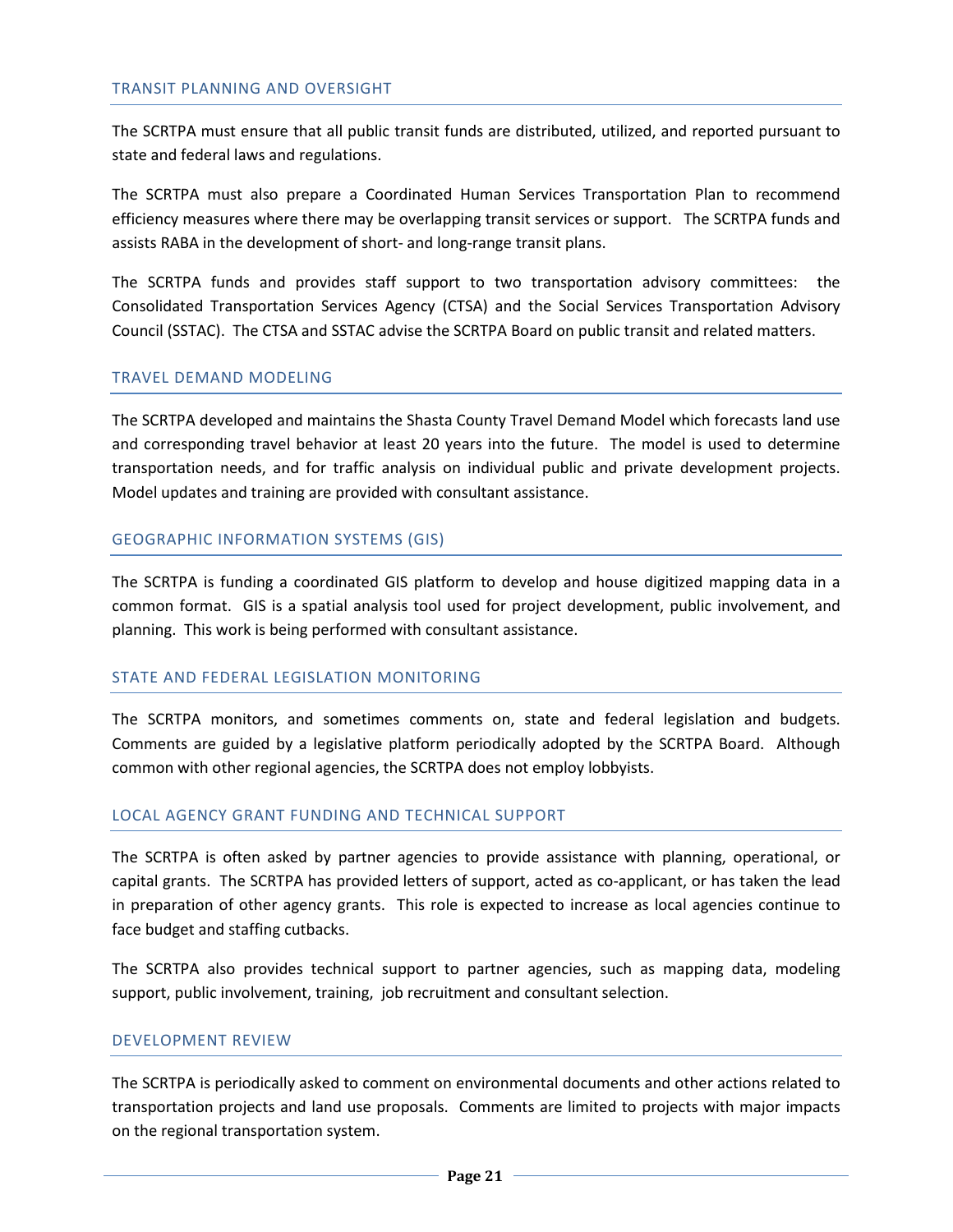The SCRTPA must ratify and coordinate local agency bike plans. Bike plans must be prepared by local agencies to qualify for funds through the State Bicycle Transportation Account.

#### PUBLIC PARTICIPATION PLAN

The SCRTPA must prepare and update a comprehensive Public Participation Plan that details how the SCRTPA will ensure public, agency, and tribal government involvement.

#### FISCAL AND PERFORMANCE AUDITS

The SCRTPA must undergo annual fiscal audits to ensure all state and federal funds are properly used and accounted. The SCRTPA must also undergo triennial performance audits to ensure compliance with state and federal processes, rules, and regulations.

#### GENERAL ADMINISTRATION

The SCRTPA conducts several general agency functions including preparation of Board agendas, conduct of meetings, facilitation of a Technical Advisory Committee, recruitment and development of staff, legal services, and office and fiscal management.

#### SPECIAL PROJECTS

The SCRTPA routinely takes the lead role in special projects and corridor studies at the request of partner agencies. Past studies included:

- $\checkmark$  Shasta County Interchange Study
- $\checkmark$  South County Traffic Study
- $\checkmark$  Riverside/Ox Yoke Corridor Study
- $\checkmark$  Fix Five Partnership
- $\checkmark$  Google Transit Feasibility Study